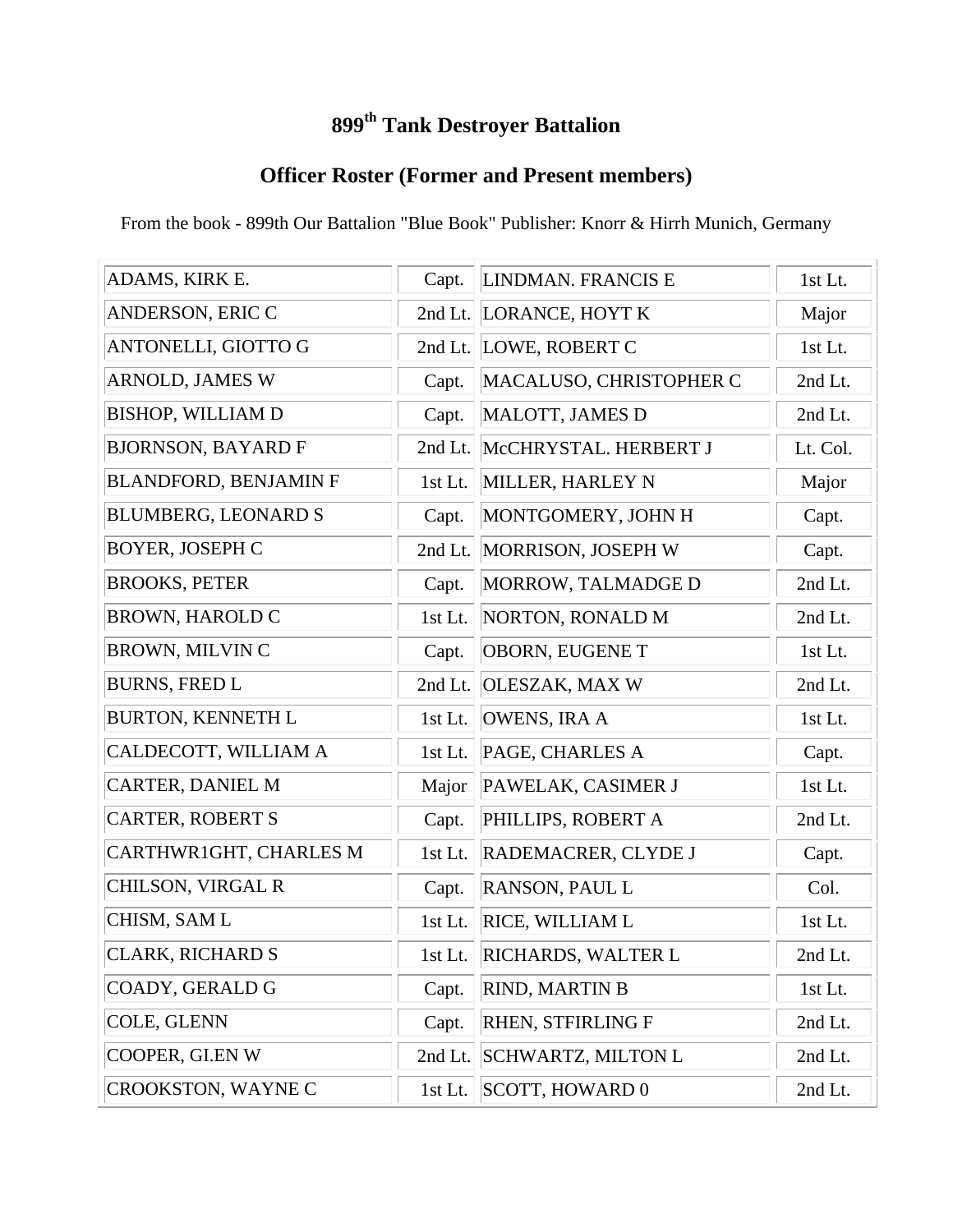| COUGHLIN, JOHN L               |             | 2nd Lt. SENFTEN. LEO H      | 1st Lt.  |
|--------------------------------|-------------|-----------------------------|----------|
| COULSTON, JOHN C               | $1st$ Lt.   | <b>SEVERIN, VIRGIL L</b>    | 1st lit. |
| <b>CULBRETH, ESTEL B. JR</b>   | 1st Lt.     | <b>SHAGRIN, ARTHUR</b>      | Capt.    |
| <b>BOLOZIK, ANTHONY S</b>      | 2nd Lt.     | <b>SIMONSON, CLIFFORD B</b> | 1st Lt.  |
| DORR, LESLIE B                 | 1st Lt.     | <b>SEONCZKA, ROMAN S</b>    | 1st Lt.  |
| EVANS, ALFRED P                | 2nd Lt.     | <b>SMITH, RICHARD L</b>     | 1st Lt.  |
| FORD, WILFRED C                | 1st Lt.     | <b>STELTZN.ER, LEWIS H</b>  | Capt.    |
| <b>GARRETSON, HERMAN J. JR</b> | Capt.       | <b>STILWELL, LEONARD U</b>  | 1st Lt.  |
| <b>GILLARD, ARTHUR E</b>       | 1st Lt.     | SUTHERLAND, EDWIN VAN       | Capt.    |
| <b>GOES, ERNEST J</b>          | 2nd Lt.     | <b>SUTHERLAND, RUSSELL</b>  | 1st Lt.  |
| <b>GOSE, ELLIOTT B</b>         | Major       | <b>SWEETEN, GLEN D</b>      | 2nd Lt.  |
| <b>GOODENOUCH, MAURICE</b>     | 1st Lt.     | TATROE, JOHN A              | Capt.    |
| GOODMAN, JAMES F               | 2nd Lt.     | TINCHER, MAXWELL A          | Lt. Col. |
| <b>GOURLEY, ALVIN E</b>        | Capt.       | THRONTVJET, CARL P          | 2nd Lt.  |
| <b>GREGOIRE, OTTO J</b>        | <b>WOJG</b> | TORMEY, LOUIS P             | Capt.    |
| GRAHAM, EPHRAIM F              | Capt.       | TURNER, BOB G               | Capt.    |
| HACKETT, JOHN W                | 2nd Lt.     | VAN NEST, JACK K            | 1st Lt.  |
| HAWKSWORTH, THOMAS W           | Capt.       | <b>WADE, NELSON S</b>       | 1st Lt.  |
| HECKETHORN, CLARENCE A         | Capt.       | WALSH, GLENN F              | 1st Lt.  |
| HORAN, JOHN W                  | 1st Lt.     | WARD, MERLE E               | 1st Lt.  |
| HOWARD, CLARENCE A             | 1st Lt.     | WARN1~R, VICTOR E. JR       | 1st Lt.  |
| HUBBARD, JACK G                | Capt.       | <b>WASCHER, LA VERNE</b>    | 1st Lt.  |
| JOHNSON, LEE V                 | 1st Lt.     | <b>WEBB, CHARLIE A</b>      | 1st Lt.  |
| JOHNSON, WILFORD D             | 1st Lt.     | <b>WEBBER, EDWARD</b>       | 2nd Lt.  |
| <b>KINNEY, VERNON E</b>        | 2nd Lt.     | WHEATON, HARRY J            | Major    |
| LANE, RAYMOND                  | Major       | WILL, JOHN A                | 1st Lt.  |
| LARSON, FRED D                 | 1st Lt.     | WOOD, JEAN L                | Capt.    |
| <b>LAWSON, WALTER R</b>        | Capt.       | YOUNG, ROBRRT W             | Capt.    |
|                                |             | <b>ZOLGI ROBERT J</b>       | 1st Lt   |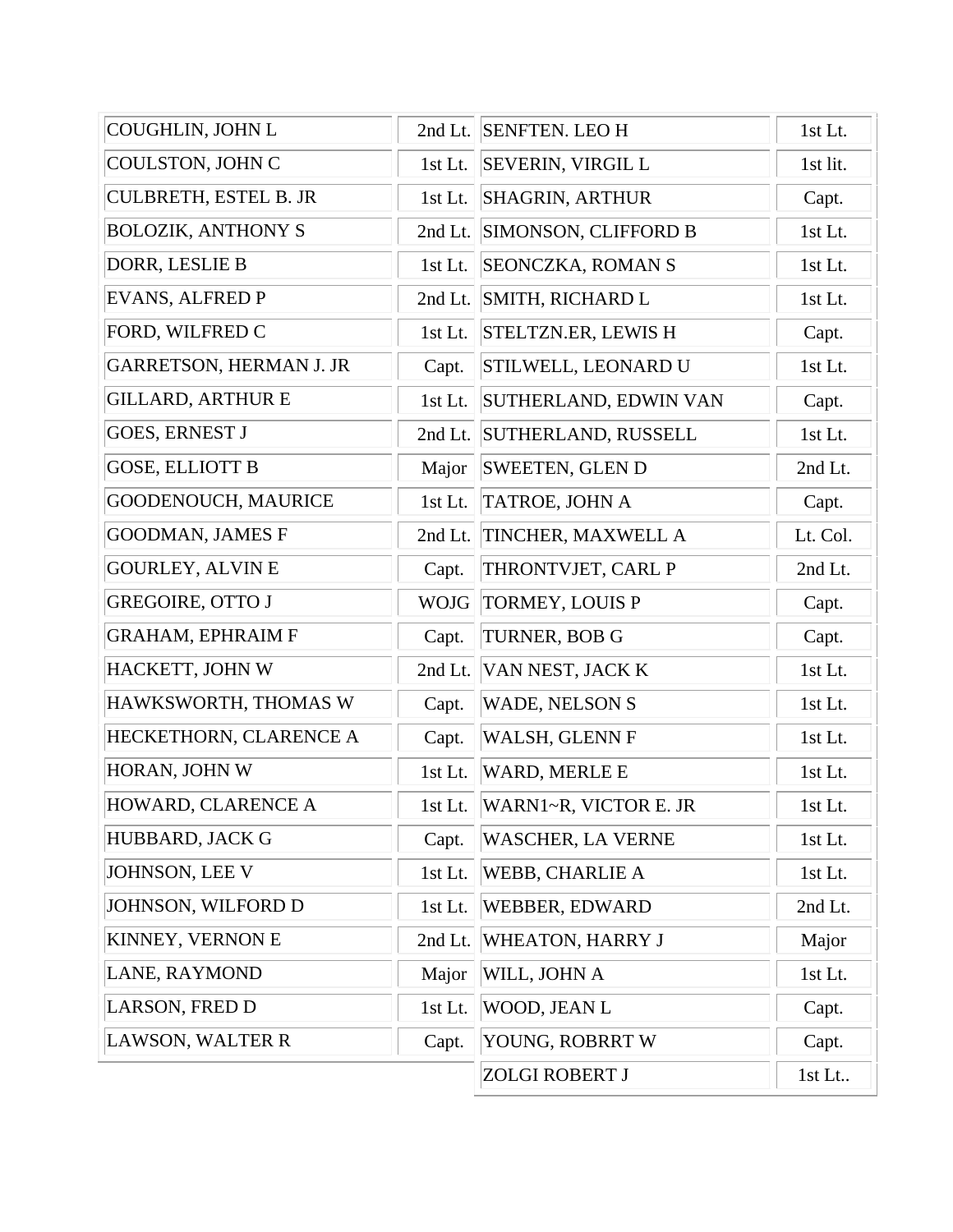#### **Enlisted Men Roster Headquarters Company (present members)**

| Addison, Robert J.     | McGo              |
|------------------------|-------------------|
| Adking, Woodrow W.     | McGu              |
| Aidridge. Carl         | McLea             |
| Anderson, Carl         | Maxw              |
| Anderson, Erling C.    | Medeo             |
| Bagley, Leroy A.       | Miller            |
| Bailey, Charles F.     | Monta             |
| Begay, Preston         | Morga             |
| Bentley, James S. Jr.  | Morga             |
| Bochicchio, Dominic A. | Milhik            |
| Boggess, Elmer E.      | Mood              |
| Borchert, August M.    | Narde             |
| Bracy, Willard W.      | Nawo <sub>1</sub> |
| Bruzant, Richard E.    | Necke             |
| Buss, Louis H.         | Nelsoi            |
| Carden, Thomas F.      | Nelson            |
| Casterlin, Ralph G.    | Nickel            |
| Champagne, Edward M.   | Nuzzo             |
| Corbett, Benjamin E.   | Onker             |
| Coyne, Thomas P.       | Osbor.            |
| Crawford, Charles F.   | Fanec.            |
| Eggers, Herman T.      | Patters           |
| Fanelli, Dominic M.    | Paulin            |
| Fazekas. William       | Payne             |
| Foronato, Romolo F.    | Peasle            |
| Forrest, Gene L.       | Peders            |

wern, George J. iigan, Lonzo Carl an, Ernest A. vell, John J. cke, James W. , Robert C. agano, John V. an, Roger J. an, Van M. kan, Harold B. y, Estel L.  $\epsilon$ , Sam P. jcyk, Joseph A. el, Michael J. n, Merle J. n, Richard R. rson, Harry L. Jr. <sub>b</sub>, Albert J n, Thomas J. ne, Ray C. Henry son, Robert S. a, Walter e, Cronin W. Jr. ey, Robert L. son, Elvin L.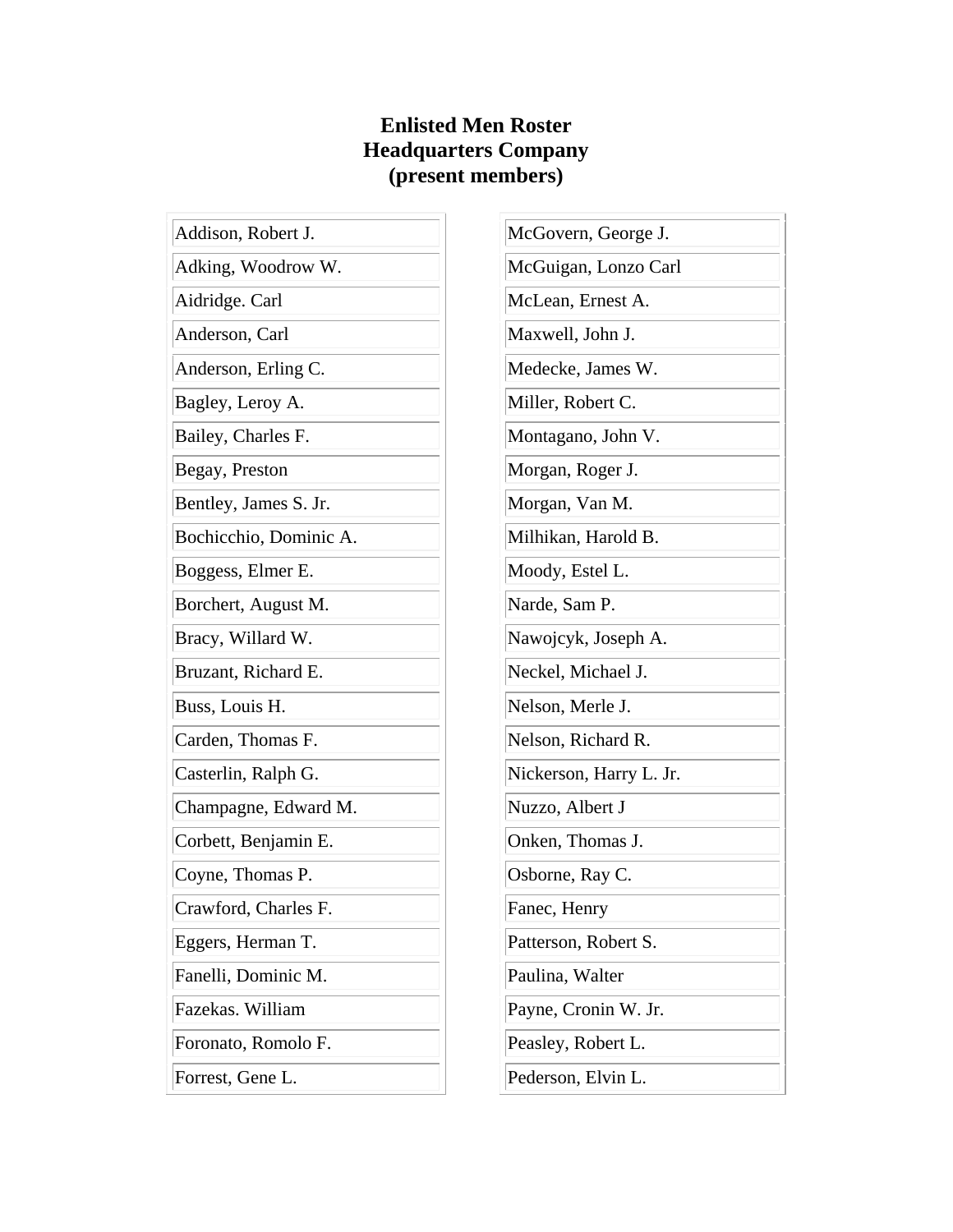| Frangenberg, Anthony   | Peterson, Roy N.     |
|------------------------|----------------------|
| French, John W.        | Petrie, Harold V.    |
| Fults, Lloyd           | Pfaff, Theodore H.   |
| Gates, Kenneth D.      | Plaas, Leslie G.     |
| Goldstein, Max         | Pouch, Stanley       |
| Grant, William         | Powers, William M.   |
| Green, Martin S.       | Price, Kenneth R.    |
| Gregosky, Steve Jr.    | Pniharis, Peter      |
| Gruber, Sam            | Puglise, Angelo A.   |
| Guare, George E.       | Rabasca, Albert J.   |
| Haider, Leonard J.     | Reinke, Edward A.    |
| Hartung, Arthur C.     | Reyman, Michael      |
| Helm, Eugene T.        | Rickert, Henry       |
| Hendrickson, Claude E. | Rooney, Ellsworth G. |
| Higgins, Louis K.      | Ross, William T.     |
| Hoskins, Amos R.       | Ruane, Joseph T.     |
| Hudson, Ernest J.      | Salo, William F.     |
| Jgnace, William        | Sandlin, Culley M.   |
| Itzkin, Max            | Schad, Floyd J.      |
| Ippolito, Anthony A.   | Schuler, Harvey      |
| Jennings, Ivan L.      | Scott, Ralph W.      |
| Jennings, John H.      | Sears, Richard H.    |
| Jensen, Kenneth        | Shelihamer, Otto D.  |
| Johannes, Henry P.     | Shuhnan, Herman      |
| Jones, John H.         | Sicignano, John P.   |
| Jones, Sidney T.       | Simms, Albert S.     |
| Kimberlin Paul M.      | Simons, Lewis E.     |
| Knost, George E.       | Smedley, George W.   |
| Knowles, Allen R.      | Stout, Roscoe C.     |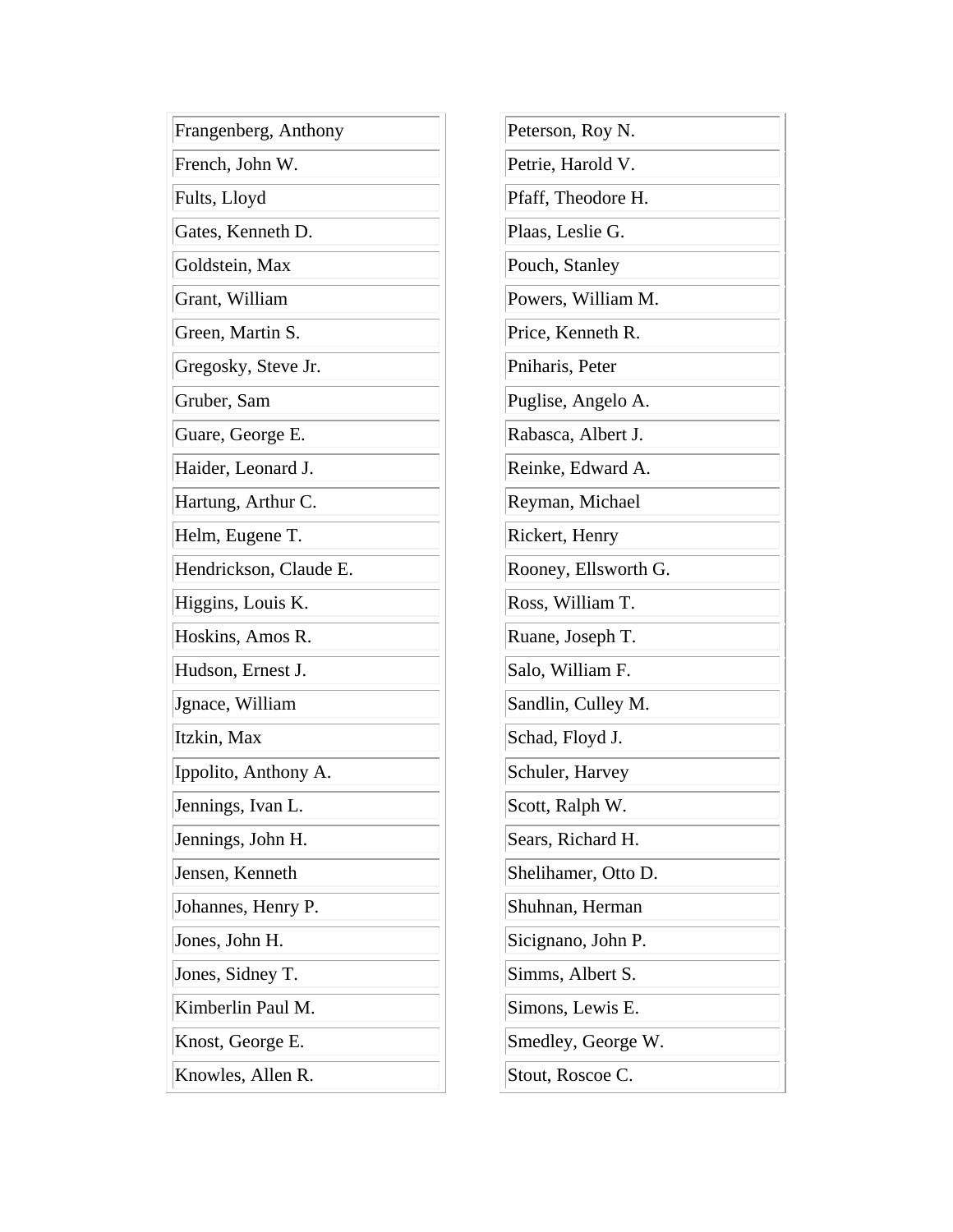| Konyar, Steven J.      | Stringfield, Conley R. |
|------------------------|------------------------|
| Koontz, Virgil B.      | Tapp, Miller C.        |
| Kopacz, Anthony P. Jr. | Thornburg, Everett L.  |
| Krapac, Ivan M. Jr.    | Tucker, Warren H.      |
| Krueger, Floyd A.      | Varner, Cletis L.      |
| Kuchinski Henry        | Ward, James L          |
| Kurcz Matthew W.       | Warkentine, Alvin L.   |
| Larimore Boyce D.      | Waylonis, Philip L.    |
| Lehman Harvey A.       | Wear, Edward W.        |
| Leidoif, Martin J.     | Weitzel, Robert N.     |
| Lowe, Carl C.          | Wheeler, William J.    |
| Mansur, Noel D.        | Wilson, Frank W.       |
| Marr, Loren E.         | Wingfield, Jesse H.    |
| Maum, Reginald         | Worden, Raymond S.     |
| McClellan, Estell L    | Young, Ora W.          |
|                        | Zimmerman, Norman      |

| Adams, Herman E.     |
|----------------------|
| Anderson, Donald L.  |
| Aspatore, Walter J.  |
| Bakotich, Pasco      |
| Blackrnuu, Robert R. |
| Boyd, Thomas S.      |
| Carlton, Herbert W.  |
| Curran, Richard M.   |
| Danielson, Earl B.   |
| Davis, Harley E.     |

| Letts, Ervin G.      |
|----------------------|
| Lockling, Robert W.  |
| Lovvorn, Lynn        |
| Lynch, Boyd M.       |
| Mair. Lynn M.        |
| Maxwell, Ralph E.    |
| Medinsky. Michael    |
| Peterson, Edward S.  |
| Price, Otha G.       |
| Rappeport, Arthur V. |
|                      |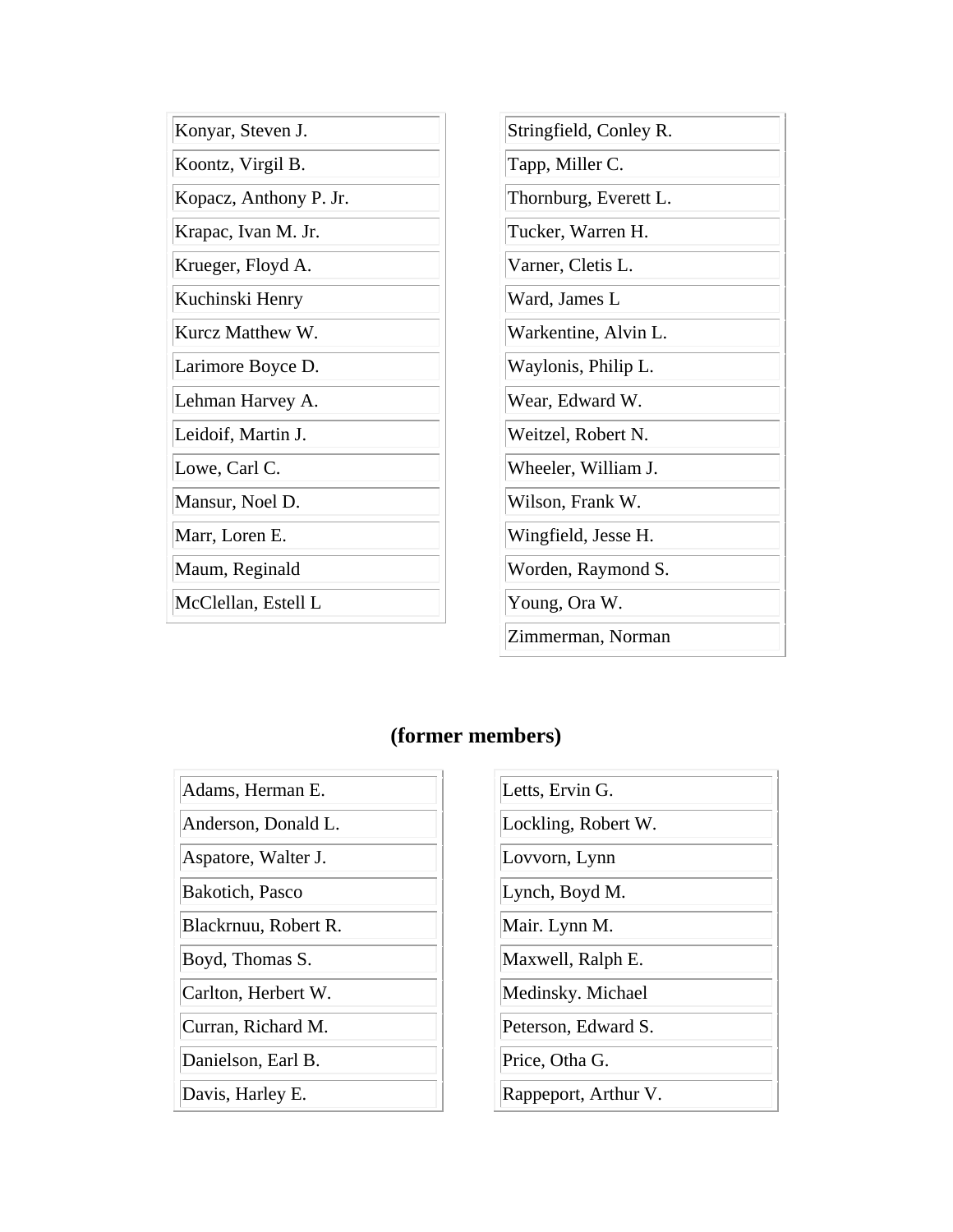| Edwards, Sylvester T. | Ritchie, Robert H.    |
|-----------------------|-----------------------|
| Enneking, Joseph J.   | Roland, Victor B.     |
| Erstad, Roy F.        | Rudhman, William E.   |
| Gage, Robert F.       | Ryle, Stuart W.       |
| Gavinski, Albert W.   | Sanders, Richard G.   |
| Getz, Vincent C.      | Silverstein, Max P.   |
| Gingrich, Leroy D,    | Simonson, Marshall B. |
| Grimes, Aloysius L.   | Solowltz, Harry       |
| Groves, John W.       | Stewart, Robert T.    |
| Guihan, Irwin A.      | Strauch, John         |
| Fathauer, Kenneth H.  | Tarver, John D.       |
| Heinzelman, Carl C.   | Veasley, Carl F.      |
| Henderson, Raymond W. | Wager, Evergard L.    |
| Hopkins, Homer 0.     | Wech, Harold D.       |
| Hopkins, Joseph W.    | Webster, Gerard D.    |
| Irwin, Shelby T.      |                       |

#### **"A" Company (present members)**

| Angelaitis, Walter S.  | Landry, Francis E.            |
|------------------------|-------------------------------|
| Armstrong, Jack H.     | Lechtanski, Stanley A.        |
| Boos, Manford J.       | Lenard, Joseph B.             |
| Boyles, Craig F.       | Levels, Jack (NM!).           |
| Broering. Anthony J.   | Little, Cecil C.              |
| Bruce, Lester J.       | Maas, Eugene C.               |
| Bruner, David E. Jr.   | Maler, Joseph S.              |
| Burns, Bert W.         | Martin, G. W. (10).           |
| Capoccioni, Raymond P. | Matthews, Fredrick Jr. (NMI). |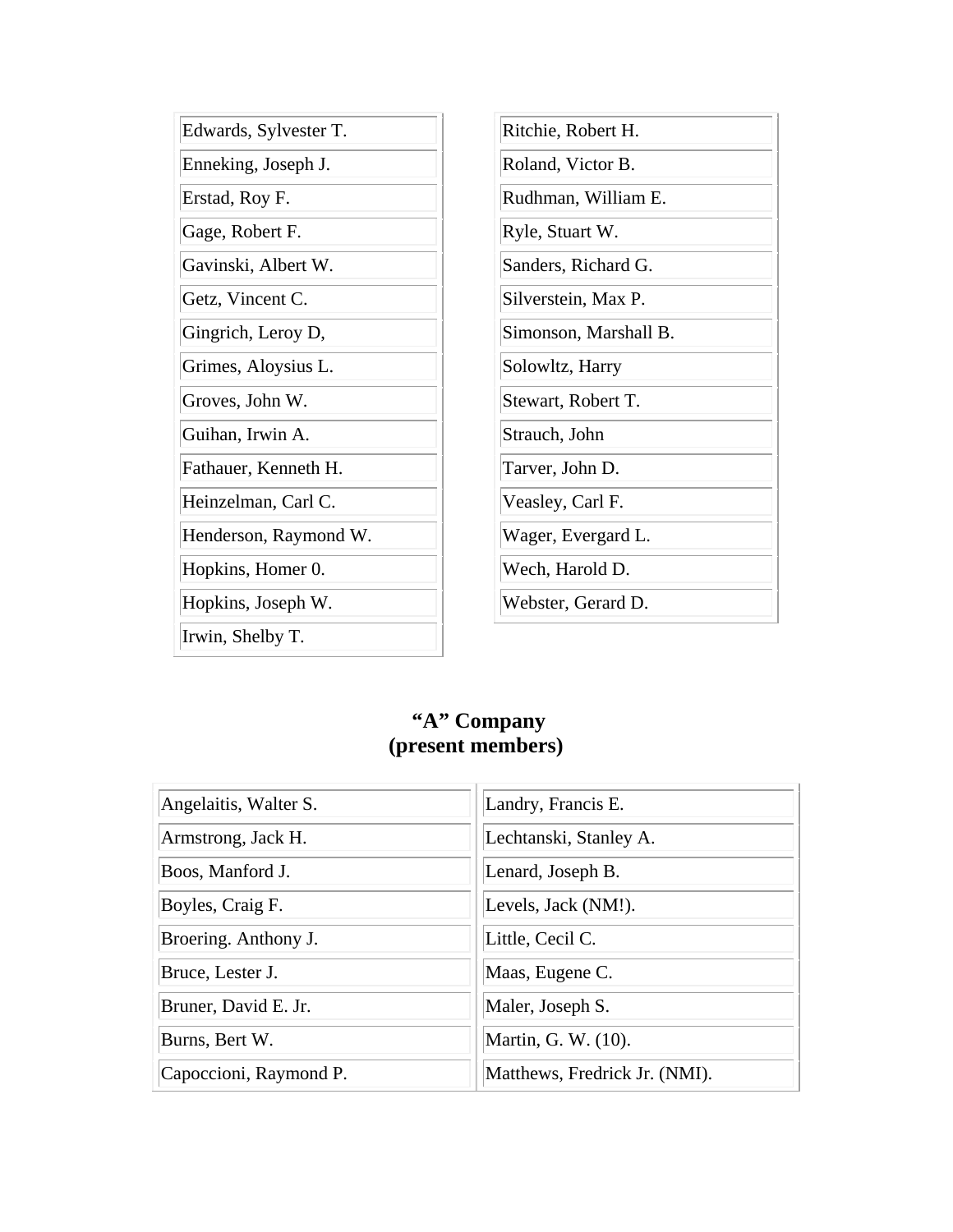| Chiliquist, Leonard E.    | McKinney, J. V. (NMI). |
|---------------------------|------------------------|
| Chisolm, Byron, E.        | McRary, James K.       |
| Clark, Neal.              | Mercer, Harry A.       |
| Coleman, James H.         | Mitchell, Hugh W.      |
| Corbin, Eugene            | Moder, Robert J.       |
| Cotter, Clyde W.          | Monroe, Richard E.     |
| Curmode, Jr. Ellsworth B. | Morgan, Lynn H.        |
| Davis. Jr. Bryan B.       | Morrison, Ronald P.    |
| De Sisto, Felice.         | Mouser, Carmel E.      |
| Donoghue, William J.      | Norman, Ralph (NMI)    |
| Edwards, Edward H.        | Obregon, George (NMI)  |
| Emerson, Everett C.       | Osborn, David S.       |
| Faria, Allison P.         | Owenson, Cordon W.     |
| Forsberg, Archie T.       | Pcarman, Rex M.        |
| Fosse, Gordon H.          | Pubs, Arthur F.        |
| Fullwiler, Robert P.      | Reuter, Francis C.     |
| Garrity, Thomas D.        | Rios, Federico         |
| Gates, Eagar E.           | Russell, Ray           |
| Gohlke, Lawrence B.       | Santullo, Joseph       |
| Greaterex, Robert I.      | Schneider, Frank H.    |
| Guth, Richard F.          | Siebert, Richard L.    |
| Harris, George J.         | Sims, Joe R.           |
| Haulk, Thomas S.          | Slevin, Frederick A.   |
| Heikkila, Toivo H.        | Snow, Joseph W.        |
| Heistand, Russel M.       | Swadberg, Alfred       |
| Herman, Stanley H.        | Swanson, Howard G.     |
| High, Frisco R.           | Valentino, Jack A.     |
| Hiller, Melvin (NM!)      | Vaughn Jr., J. W. (IO) |
| Howard Jr., Clarence V.   | Wang, John N.          |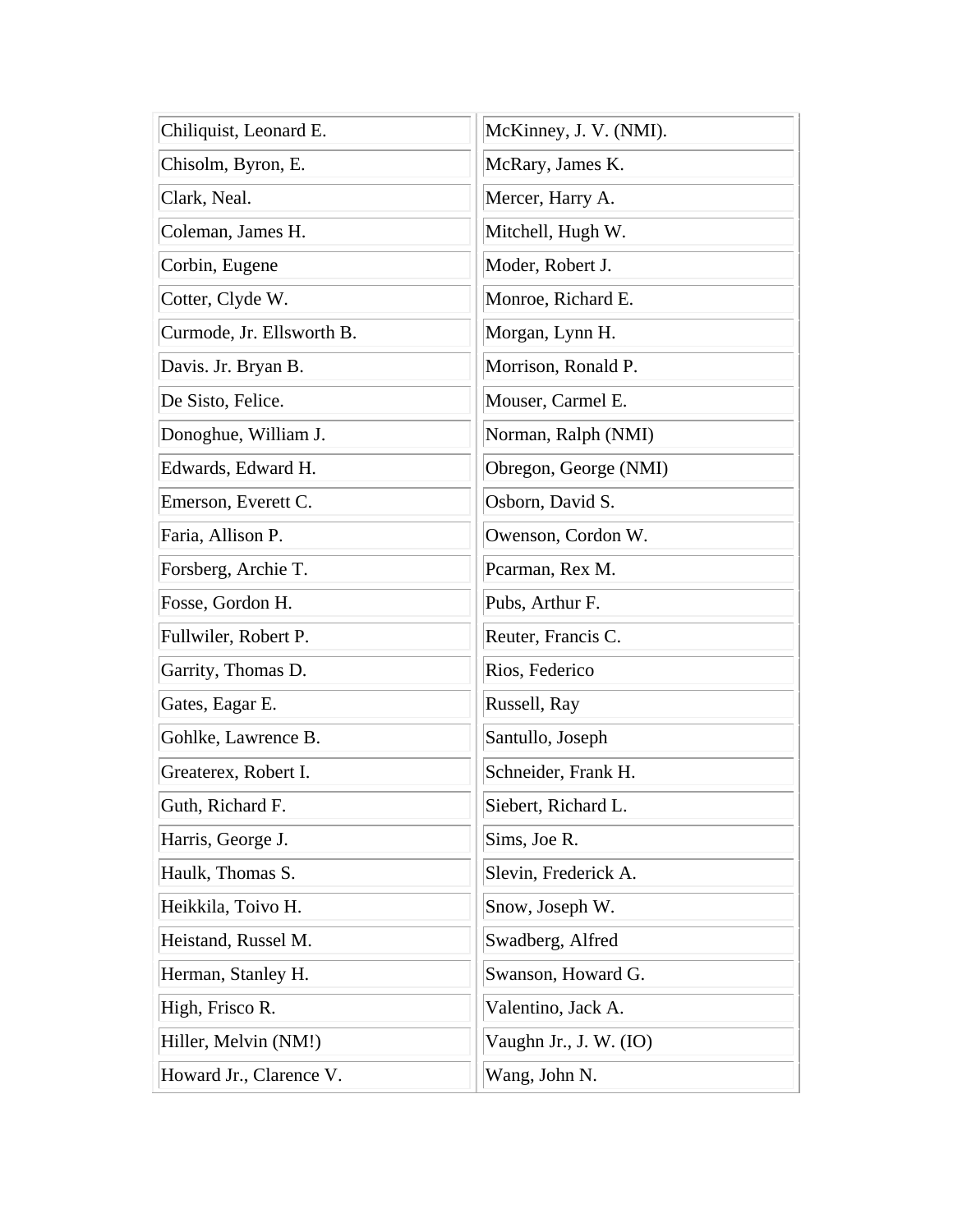| Hunter, Frank B.      | Weinrich, Owen P.     |
|-----------------------|-----------------------|
| Jackson, James M.     | Zogelmann. Harold C.  |
| Jackson, Perrin L.    | Calhoun Jack B.       |
| Johnson. Eugene W.    | Peters, Nicholas F.   |
| Johnson, Ivan.        | Hurst, Charles W. Jr. |
| Jones, James W.       | Hooper, Ralph B.      |
| Kemmerling, Arthur J. | Candle. Henry A.      |

| Antonsen, Willis W.   | Krall, Joseph J.       |
|-----------------------|------------------------|
| Beers, Francis E.     | Leary. Daniel V.       |
| Beneze, Jesse A.      | Lehotsky, William S.   |
| Bishop, Charles L.    | Maling, Theodore E.    |
| Bishop, Wendell L.    | Martin, John A.        |
| Blockhus, Fridtjof T. | Mastropietro, Dominick |
| Boyd, Merrit L.       | Meenderink, Arthur 0.  |
| Branca, Louis (NMI)   | Meisner, Jacob J.      |
| Brautigam, Eldon P.   | Merriau, Paul L.       |
| Breeden, Joe A.       | Miltz, Adrian J.       |
| Briant, Ray. P.       | Mishorich, Paul        |
| Brcckman, Urban E.    | Morrow, Jas. A.        |
| Brookins, Melvin M.   | Murphy, William M.     |
| Bunge, John           | Ness, Edwin H.         |
| Burns, Fred L.        | Niles Jr., Leland H.   |
| Carr, Joseph T.       | Noggy, Joseph W.       |
| Cocio, Marcelino M.   | Norris, Myrtile F.     |
| Cooper, Glen W.       | Olstad, Wilbert L.     |
| Coughlin, John L.     | Ours, Mean             |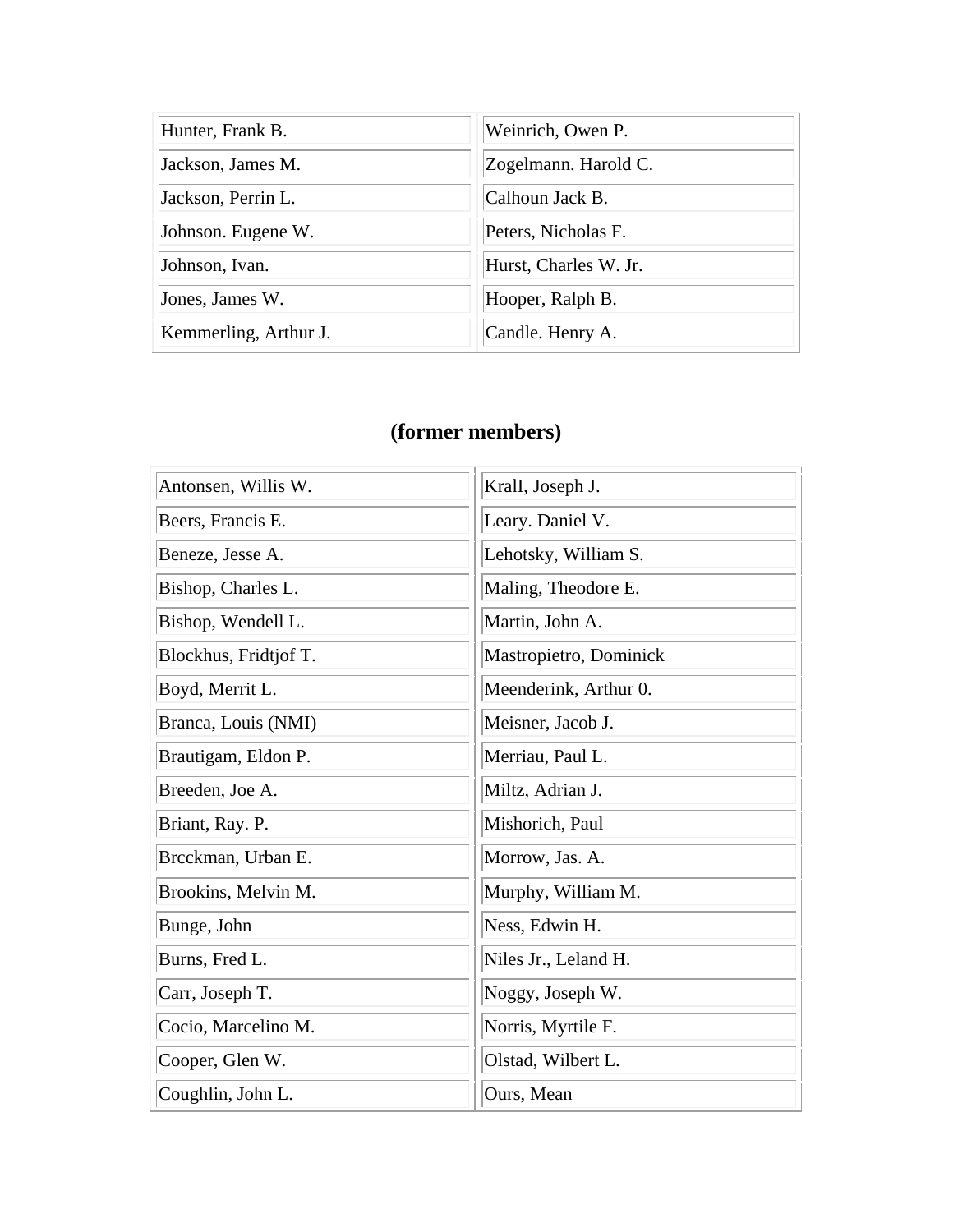| Covert, Roland F.          | Payton, Jasper P.      |
|----------------------------|------------------------|
| Crafts, Clarence C.        | Peterson, Roman C.     |
| Dallas, William D.         | Pierce, Rouben K.      |
| DeCovelo, James P.         | Pinson, Harold E.      |
| DeVore, Earl W.            | Polreia, Joe W.        |
| Dickerson, Ralph M.        | Quitney, Lester H.     |
| Dolenc, AntonDoty, Carl E. | Reeves, Wesley E.      |
| Eastling, James J.         | Rehnstrom, Marlen E.   |
| Elliott, Ray K.            | Rice, Marion L.        |
| Evitts, Howard L.          | Roach, James A.        |
| Faidley, Myron L.          | Ruffatto, Barney P.    |
| Fisher. John P.            | Ruvo, Pat V.           |
| Fitzpatrick, Paul F,       | Ryan, Dary             |
| Flack, Adam E.             | Sanders, John W.       |
| Folks, William B.          | Schutta, Walter A.     |
| Foster, Donald B.          | Sedelmeier, Chester J. |
| Franklin, Cecil R.         | Selmanson, Selmer      |
| Gerber, Emil E.            | Shepard, CLarence      |
| German, Joseph M,          | Sherven, Orville C.    |
| Creiner, Alvin S.          | Smith, Carl E.         |
| Griffin, Edward            | Smith, Edward M.       |
| Hakomaki, Swante J.        | Smith, Lawrence N.     |
| Hamer, Heinrich A,         | Smith, Stanley F.      |
| Harragala, Mustafia K.     | Smith, Wayne D.        |
| Hardman, Hubert K.         | Snapp, Harold C.       |
| Hargraves, Raymond R.      | Snitman, Sam           |
| Heaton, Robert S.          | Spence, Theodore F.    |
| Heiberger, Howard A.       | Stanley, Bert 0.       |
| Hendrick, Villas L.        | Stawikoski, Stanley R. |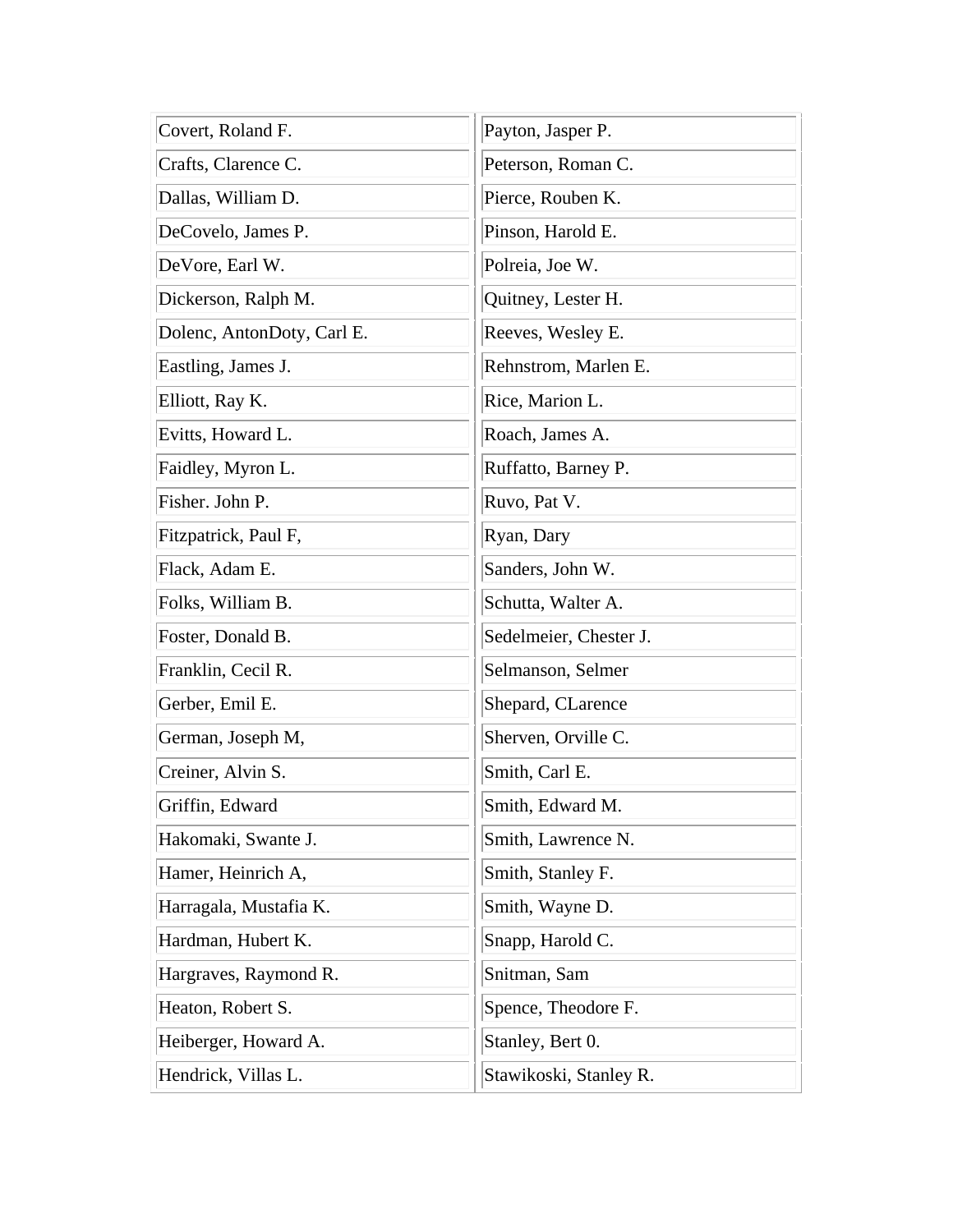| Herrick, Jerome C.    | Strukel, Louis J.         |
|-----------------------|---------------------------|
| Hostetter, Newman S.  | Swindler. Henry R.        |
| Howard, Harlan        | Tesdall, Abel J.          |
| Hrydil, John          | Thompson, Robert S.       |
| Huesmann, Harry F.    | Tinberg, Gilbert L.       |
| Hughes, William       | Tomtishen, Michael T.     |
| Ryder, Maynard M.     | Trefsger, Nelson B.       |
| Jacobin, John         | Turturici, Ignatius S.    |
| Jacobson, Albert G.   | Twaragowski, Edward (NMI) |
| Johns, William E.     | Tysko, John J.            |
| Johnson, Edwald       | Urig, George C.           |
| Johnson, George W.    | Van Assche, Albert P.     |
| Kaininsky, Francis H. | Ward. Bert A.             |
| Katsikas, Arthur      | Weatherholt, Ernest B.    |
| Kennedy, George R.    | Westman, Aif M.           |
| Kochler, Harvey F.    | Wilcox, Dean K.           |
| Kinney, Vernon E.     | Wilson, Harry T.          |
| Kitzmann, James F.    | Wimmer, Maurice E.        |

#### **"B"Company (present members)**

| Adams, George W.     | Laumeyer, Ignatius F. |
|----------------------|-----------------------|
| Arduser, Casper D.   | Long, Michael         |
| Alexander, Alec C.   | Lowery, Samuel        |
| Aimstrong, Robert S. | Lowry, Zane L.        |
| Aschermann, Leo F.   | Luba, Aloysius B.     |
| Aucoin, Lee Roy J.   | Nancha, Augustine C.  |
| Bohi, Robert H.      | Mankedick, Edward F.  |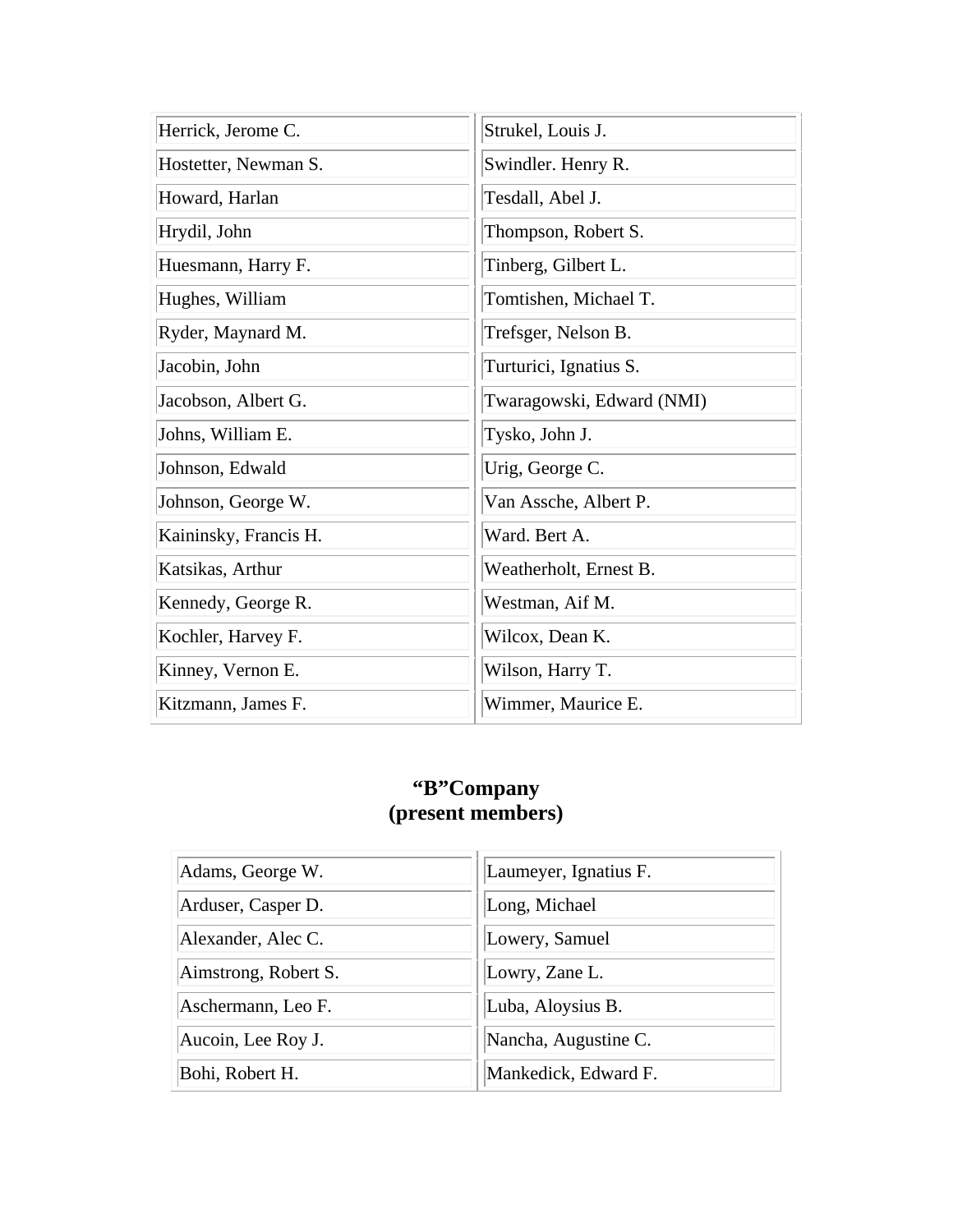| Bergen, Arnold E.        | Marty, Martin         |
|--------------------------|-----------------------|
| Blankowitch, John        | Matejek, Stanley      |
| Bodley, Thomas W., Jr.   | McCormick, Leonard N. |
| Bonneville, Raymond A.   | Meyer, Earl C.        |
| Bradley, George L.       | Martin, Wilbur L.     |
| Brady, Gerald 0.         | Markovich, Walter     |
| Brewer, William N.       | Martinez, Raul F.     |
| Brocklesby, Max E.       | Murray, Samuel G.     |
| Broussard, Wallace 3,    | Melby, Dale M.        |
| Brown, Edgar D.          | Mehr, Frederick C.    |
| Brown, Hubert S.         | Mirachi, Joseph J.    |
| Brown, Muon B.           | Moore, William S.     |
| Burton, Marvin B.        | Mueller, Roger E.     |
| Carison, Tom L.          | Neiman, J. P.         |
| Chasteen, Kenneth W.     | Nelson, Alvin E.      |
| Chovanec, George A., Jr. | Nicketakis, Peter     |
| Cichantek, Robert K.     | Nissen, Nolan A.      |
| Clark, Hugh M.           | Pappas, Charles L.    |
| Conn, George R., Jr.     | Parker, Robert D.     |
| Danko, Dan               | Pelts, Raymond A.     |
| Dearing, Milton H.       | Pickett, Howard L.    |
| Dean, Albert R.          | Pyle, Amos A.         |
| Denison, Verl D.         | Fletcher, Richard N.  |
| Dittman, Charles E.      | Priebe, Ralph C.      |
| Dooley, Edward P.        | Puchalski, Anthony A. |
| Dresser, Kenneth E.      | Ramsey, Howard L.     |
| Dunmire, Harold 0.       | Rhodes, Thomas W.     |
| Dzikoski, Michael        | Renshaw, Elden B.     |
| Freeman, Russell W.      | Ruminski, Leo J.      |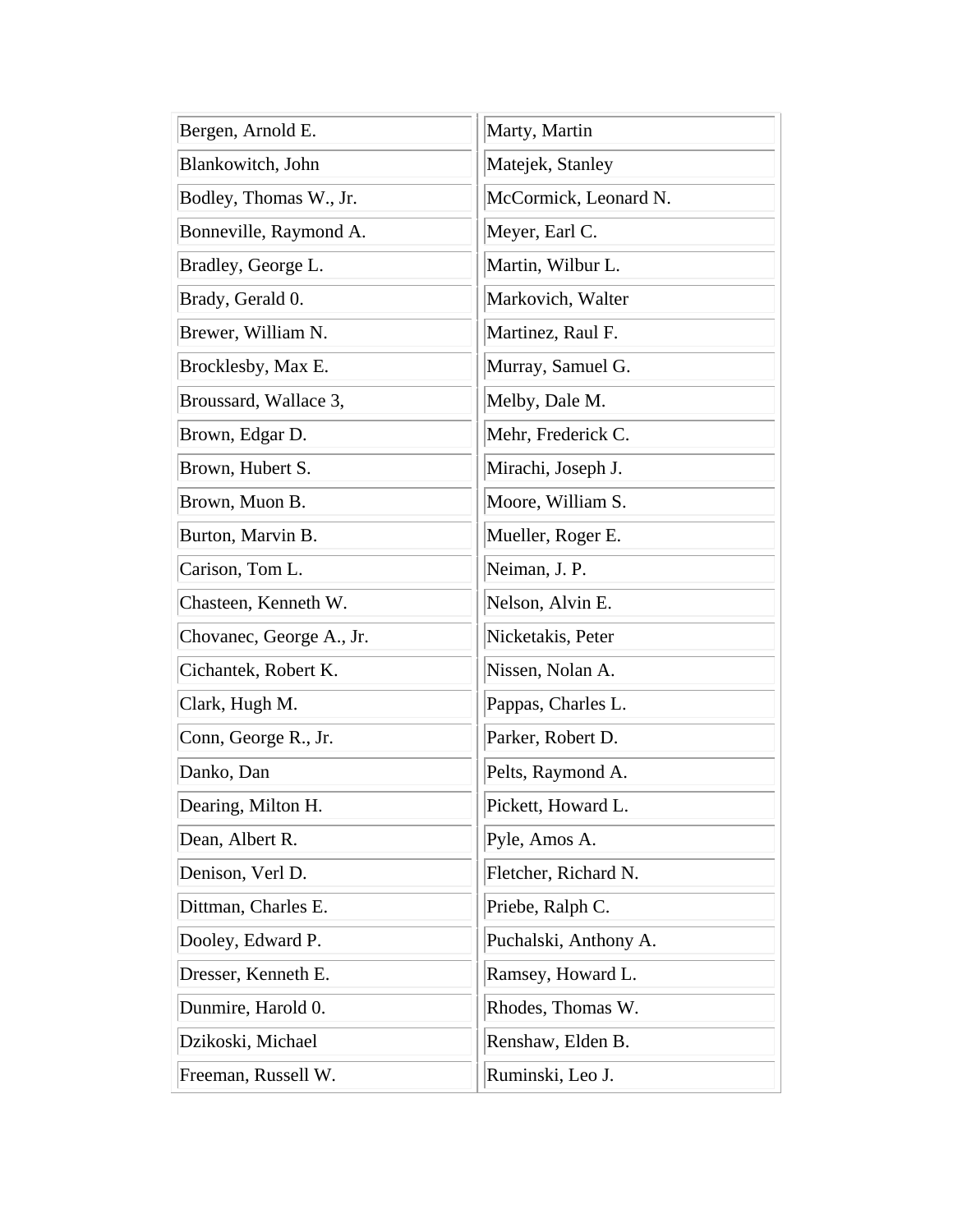| French, Cecil R.       | Rydman, Edwin C.          |
|------------------------|---------------------------|
| Furan, Burton L.       | Rowan, Kenneth D.         |
| Garman, J. H.          | Ruggeri, George C.        |
| Gentile, Ralph S.      | Shere, John H.            |
| Giliman, William J.    | Schwartz, Vernon J.       |
| Girard, Alphonse J.    | Setser, Lawrence R.       |
| Griffin, Johnie C.     | Springfield, Walter H.    |
| Gugerty, John T.       | Simmons, Jesse M.         |
| Gymer, Orrie C.        | Schick, Joseph J.         |
| Hanscli, Edwin E.      | Slusher, Marvin M.        |
| Hart, Virgil J.        | Smith, Charles S.         |
| Hoppenrath, Burton K.  | Souders, Raymond H.       |
| Hill, Floyd            | Sparrell, George R. Jr.   |
| Huff, John L.          | Springman, Verland L. Sr. |
| Harris, Cyrus W.       | Stein, Jack F.            |
| Hawks, Joyce H.        | Taylor, Frank             |
| Heinmiller, William C. | Stompor, Anthony J. Jr.   |
| Henze, Clayton E.      | Strait, Wilson W.         |
| Horton, Stanley H.     | Strunk, Norlan L.         |
| Hulber, Joseph         | Threatt, James W.         |
| Humbert, Charles G.    | Tomera, Emil F.           |
| Jarvis, Ray D.         | Tufte, Curtis L.          |
| Jefferies, Herman E.   | Vake, Tommy N.            |
| Johnston, Calvin A.    | Van Matre, Jerome J.      |
| Johnson, Arnold W.     | Wanda, Max                |
| Jones, Fred D.         | Wangler, James P. Jr.     |
| Keierleber, Arthur P.  | West, Robert E.           |
| Kerner, Steve          | Wigintosi, James L.       |
| Klostermann, Leroy E.  | Williams, Arthur J. R.    |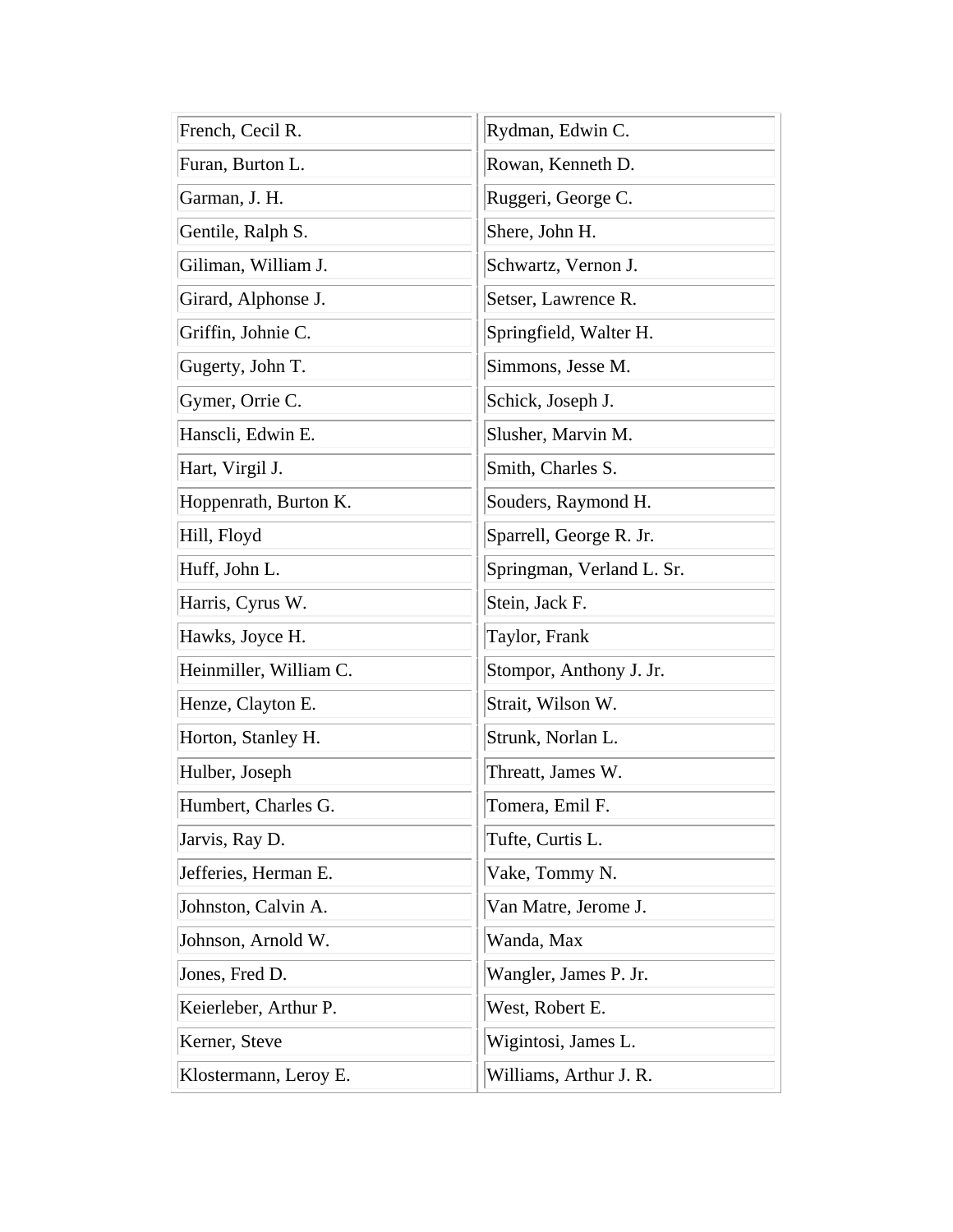| Krause, James L.     | Woitman, Carl E.    |
|----------------------|---------------------|
| Lagiewski, Alexander | Woods, Earl R.      |
| Love, Paul D.        | Yanovich, Joseph J. |
| Leiser, LaViere C.   | Zars, Arnold F.     |
| Larson, Rudolph A.   | Ziebarth, John E.   |
| Lau, Herbert W.      | VerSteegt, Floyd M. |

| Adkins, Clyde        | Loychick, Edward    |
|----------------------|---------------------|
| Abel, Jesse A.       | Mara, Hal T.        |
| Becker, Milton R.    | Martin, Roy G. Jr.  |
| Bayliss, William M.  | Murphy, Charles B.  |
| Brewster, Thomas C.  | Miller, Fred K.     |
| Broe, Sigverd        | Moen, Arthur M.     |
| Brown, Forrest D.    | McCall, Lawton L.   |
| Baum, Edward C.      | Melander, John A.   |
| Brown, Jullous E.    | Murphy, Francis T.  |
| Cook, Benjamin F.    | McArthur, Lyle W.   |
| Crawford, Leonard N. | McAndrew, Louis     |
| Carl, Bernard C.     | Nesseth, Herman E.  |
| Champ, Carl C.       | Nisula, Heino 0.    |
| CaTison, John A.     | Newman, Benjamin    |
| Camlin, Wiliam C.    | Nielsen, Carl F.    |
| Crawford, Clyde W.   | Norton, William J.  |
| Dittman, Frank H.    | Oprea, Paul P.      |
| DeRosia, Lawrence C. | Oleszak, Max W.     |
| Dreussi, James J.    | O'Bryant, Robert A. |
| Doll, Norman J.      | O'Bryant, Paul J.   |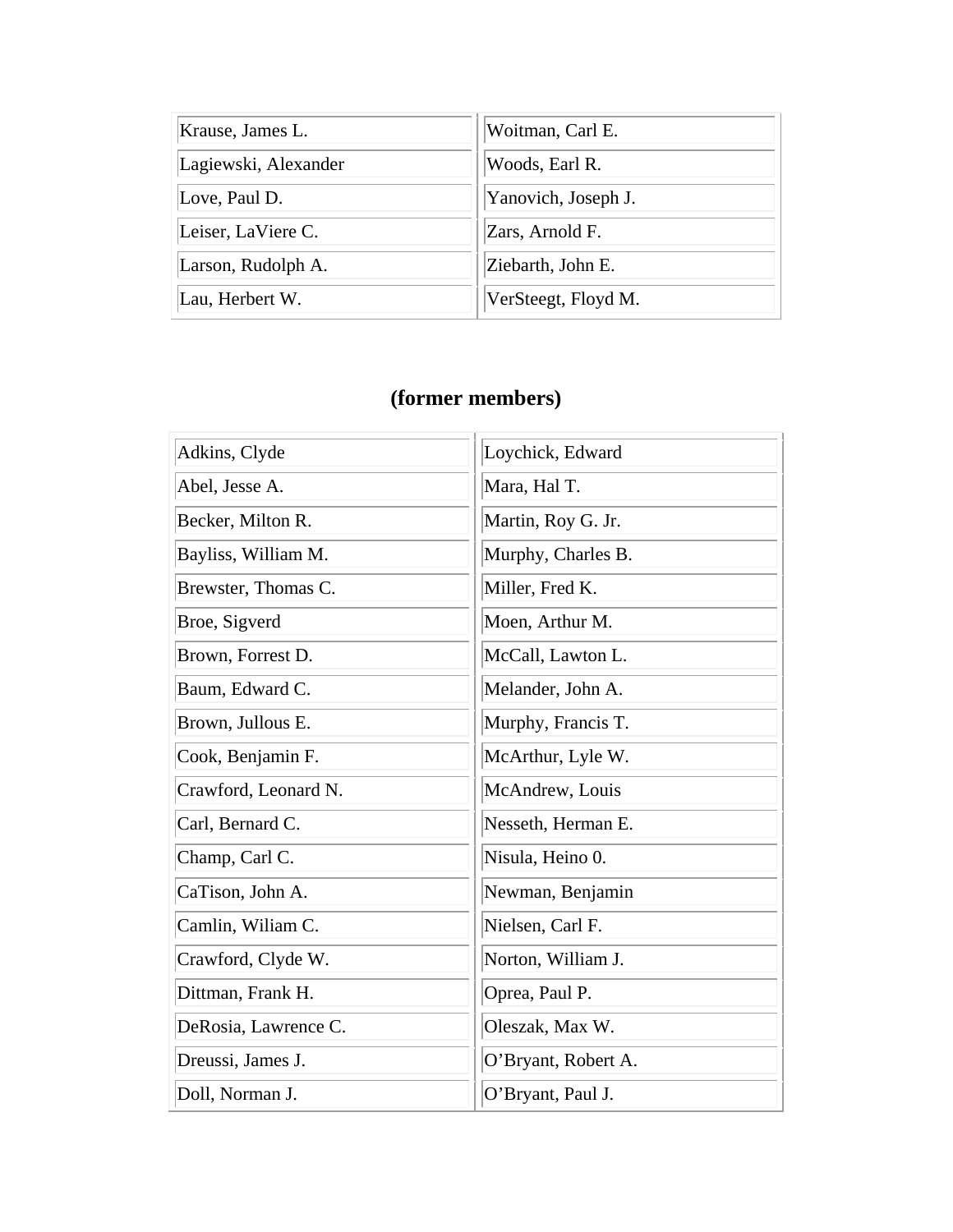| Doherty, John F.       | Orecchio, Anthony E.    |
|------------------------|-------------------------|
| Dahistroin, Julian J.  | Okida, James F.         |
| Donahue, Francis T.    | Penney, Chester C.      |
| Denman, Roy M.         | Patrick, Thomas R.      |
| Dc Michele, Louis      | Flags, Leslie G. (Tiny) |
| Ecklund, Loren M.      | Petty, Robert H.        |
| Engen, Edward L.       | Peterson, Alva b.       |
| Florek, Edward J.      | Piafean, Paul           |
| Fox, Walter            | Palumbo, Victor S.      |
| Furan, Ernest E.       | Puls, Vernon J.         |
| Finzel, Leo F.         | Pilger, Victor S.       |
| Gibbs, Lenard C.       | Rekowski, Robert J.     |
| Gage, Robert F.        | Rohloff, Paul F.        |
| Grant, William         | Ressler, Leroy 0.       |
| Gronseth, Stanley C.   | Reed, Burns M.          |
| Givans, Gean E.        | Randall, Harvey M.      |
| Husker, Branson K.     | Robinson, B. H. (Tex)   |
| Hughes, John           | Reynolds, Robert E.     |
| Home, Edward C.        | Rundquist, George H.    |
| Halsey, Carson D.      | Riegel, Charles H.      |
| Holtschulte, Frederick | Saxon, Ralph E.         |
| Helbrook, James D.     | Schumacher, Donald R.   |
| Herbaly. Neal B.       | Stephen, George M.      |
| Hamma, Melbourne V.    | Salo, William F.        |
| Hawkins, Whittle R.    | Steiner, Arthur E.      |
| Jester, Thurman R.     | Seminens, Wilson G.     |
| Jenko, Edward          | Sinn, Carlylc K.        |
| Jones, Leroy E.        | Shacifer, Arthur M.     |
| Josowitz, Edward L.    | Shinn, Martin E.        |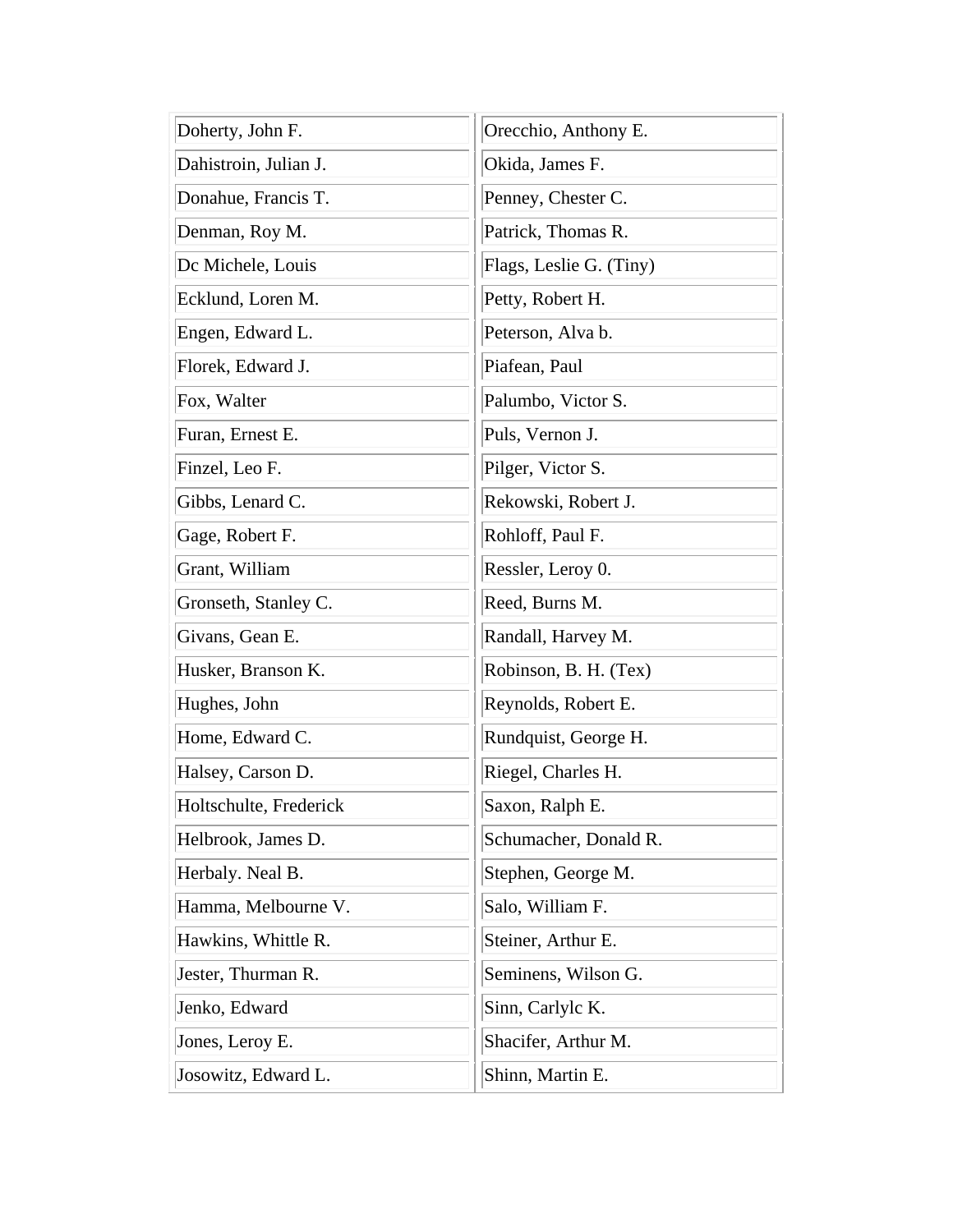| Johnson, Kenneth H.    | Stemple, Willard A.     |
|------------------------|-------------------------|
| Johnson, Clarence C.   | Serian, James           |
| Kieschnick, Wilbert A. | Schusler, Robert E.     |
| Kudla, Edmund S.       | Tritsch, Clifford H.    |
| Kahn, Auren A.         | Tucker, Lester M.       |
| Klebba, Wallace P.     | Trznadel, Tom F.        |
| Kruger, Herbert A.     | Timmer, Albert Jr.      |
| Kohlhagen, Cameron C.  | Taft, John A.           |
| Leibowitz, Isidore     | Tomer, Joseph S.        |
| Lash, Alfred W.        | Van Dornick, Leonard L. |
| Lee, Lester H.         | Van Ferson, Harold D.   |
| Lewis, Edward G.       | Wojdan, Thaddeus        |
| Long, Ben              | Wysocki, Adam F.        |

#### **"C" Company (present members)**

| Barta, Evarist        | Lefebre, Werner       |
|-----------------------|-----------------------|
| Beaton, George W.     | Lenke, Julius         |
| Blossom, Joseph P     | Lewis, Jr. Joseph W.  |
| Bobyak, George M.     | Lockett, Robert K.    |
| Boundy, Clair F.      | Lorosso, Dominick N.  |
| Braddock, Marshall L. | Lux, John J.          |
| Bradshow Charlie T.   | Malott, James D.      |
| Briles Herschel F.    | McCarthy, Lloyd J.    |
| Brownell, Harold V.   | McCauley, Jr. John E. |
| Brummer, George H.    | McConkey, Kenneth W.  |
| Burtuett, Orval F.    | McGuane, Hugh J.      |
| Calander, Gust D.     | McKillop, Thomas A.   |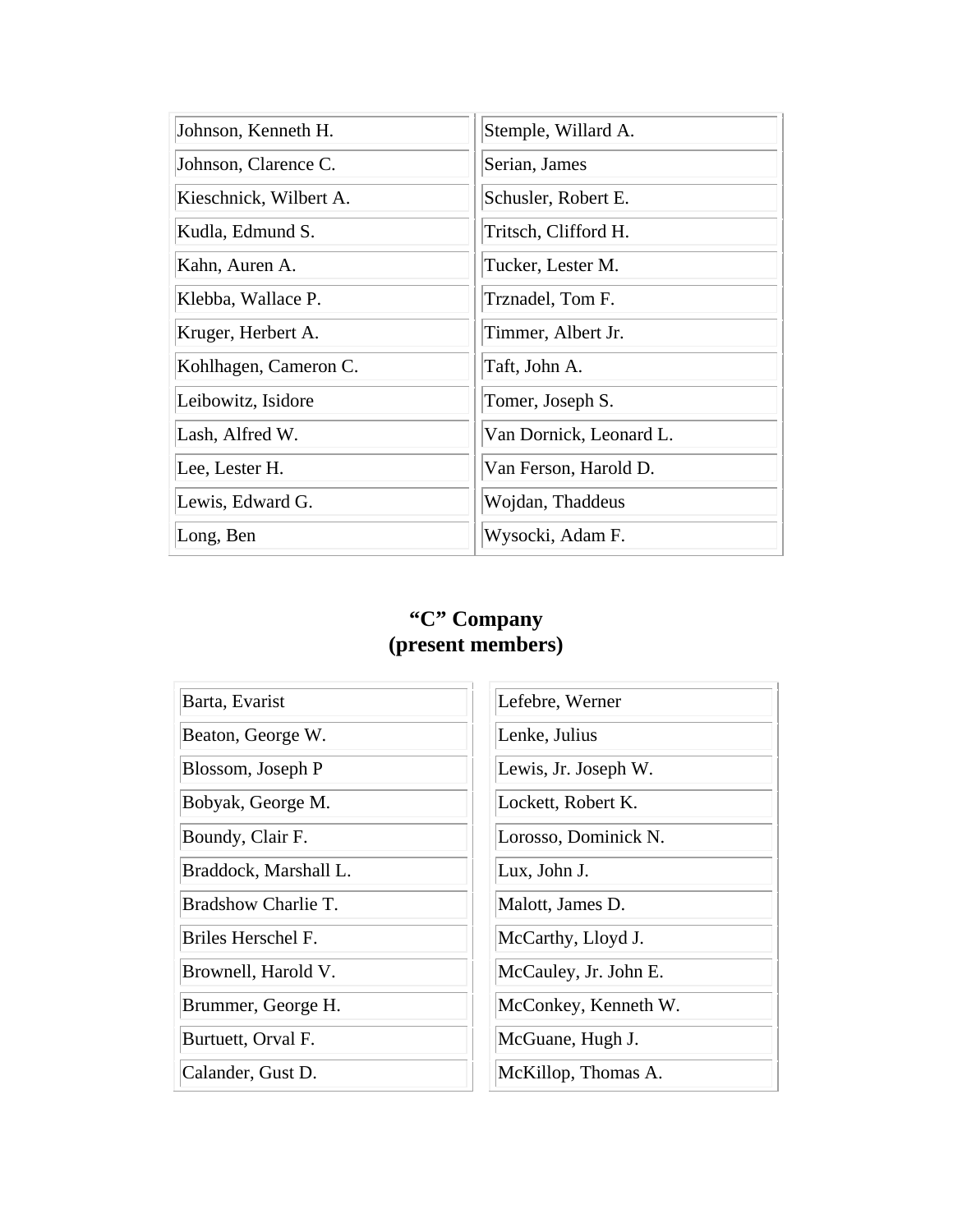| Campbell Thomas R.    | Meyer, Walter D. T. Jr. |
|-----------------------|-------------------------|
| Carasone Dominic C.   | Miletich, Joe           |
| Carison, Arvid R.     | Miller Joseph E.        |
| Ceracky, Andrew J.    | Miller, Robert L.       |
| Charters, Frank W.    | Moles, Charles          |
| Clayburn, Lawrence D. | Monroe, George M.       |
| Coddington, George E. | Moren, John W.          |
| Cope. Harry W.        | Morgan, William H.      |
| Core, Elzie J.        | Neher, Kenneth A.       |
| Cork, John T.         | Nelson, Curtis E.       |
| Craddock, Samuel R.   | Micholas, Vandan A.     |
| Cummins, Will         | O'Connor, Thomas L.     |
| Dalton, Ezra          | O'Leary, Francis R.     |
| Daniel, Arbie         | Opheim, Henry A.        |
| Davis, Waymon C.      | Oswald, John F.         |
| Dearinger, John R.    | Overton, Robert P.      |
| Disanza, Frank L.     | Pacheco, Melvin         |
| Donaldson, Nelson V.  | Page, Gordon 0.         |
| Drennen, Donald R.    | Pallotta, Michael J.    |
| Eastling, James J.    | Paulson, Herbert M.     |
| Easton, Leon E.       | Peepers, Berton E.      |
| Ecklof, Henry E.      | Penne, Andrew L.        |
| Erta, Adolph H.       | Peterson, Paul E.       |
| Facouras, Gus L,      | Petrarca, Ralph P.      |
| Feutz, Robert L.      | Petty, Harry A.         |
| Fisher, Fonda B.      | Phenow, Leroy H.        |
| Flood, John G.        | Phillippe, Joe R.       |
| Freeman, Frank J.     | Plotkowski, Raymond E.  |
| Garvin, Roger W.      | Rainsberger, Victor M.  |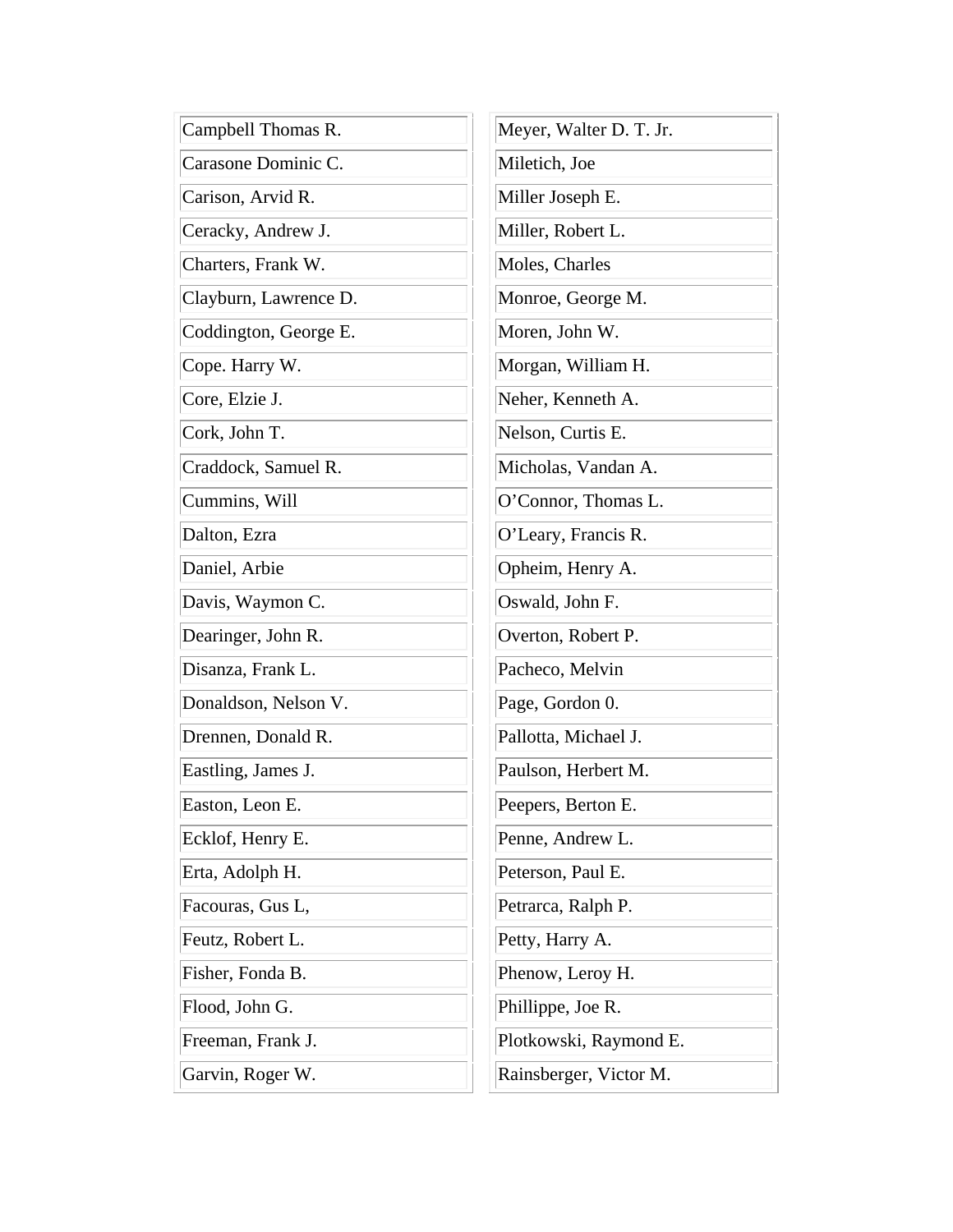| Gee, Edgar H.        | Rhone, Evert D.        |
|----------------------|------------------------|
| Grgich, Mearslav L.  | Rodemeyer, Cecil G.    |
| Hailer, J. C.        | Ross, Charles B.       |
| Hammer, David J.     | Ross, Wesley C.        |
| Hande, Edwin K.      | Rothachiller, Frank A. |
| ilardee, Bruce P.    | Ruppelius, Merlin F.   |
| Harrison, Carter E.  | Ryen, Ragnvald B.      |
| Harvey, Mike A.      | Sa, Peter J.           |
| Hascall, Lewis A.    | Sayles, Robert C.      |
| Healy. Burton J.     | Scbuur Ralph           |
| Heanue, Thomas W.    | Scott, Howard 0.       |
| Hemsworth, Arthur L. | Seitz, John L.         |
| Hoffman, George B.   | Sizeniore, Donald I.   |
| Holgatc, James R.    | Smelter, Ambrose M.    |
| Hood, Jesse (none)   | Smoot, Robert E.       |
| Horstmann, George T. | Snyder, Charles W.     |
| Howard, Floyd A.     | Solberg, Kenneth L.    |
| Hudgens, Fred C.     | Spivey, Theodore 0.    |
| Irwin, Wiley         | Staton, John E.        |
| Jackson Andrew A.    | Steen, Elbert S.       |
| James, George E.     | Stegeman, Lloyd H.     |
| Jeffrock, Francis J. | Stephens, Curtis A.    |
| Johnson, Gail M.     | Stewart, James B.      |
| Johnson Verner V.    | Stout, Roscoc C.       |
| Johnson Warren C.    | Strause, Howard C.     |
| Jurgan. Jr. Fred M.  | Szczesny, Richard H.   |
| Kaminsky, Francis H. | Toepke, Kermit J.      |
| Kaski, Elton M.      | Tuthill, Horace R.     |
| Kasmir, Robert E.    | Van Mondfrans, Peter   |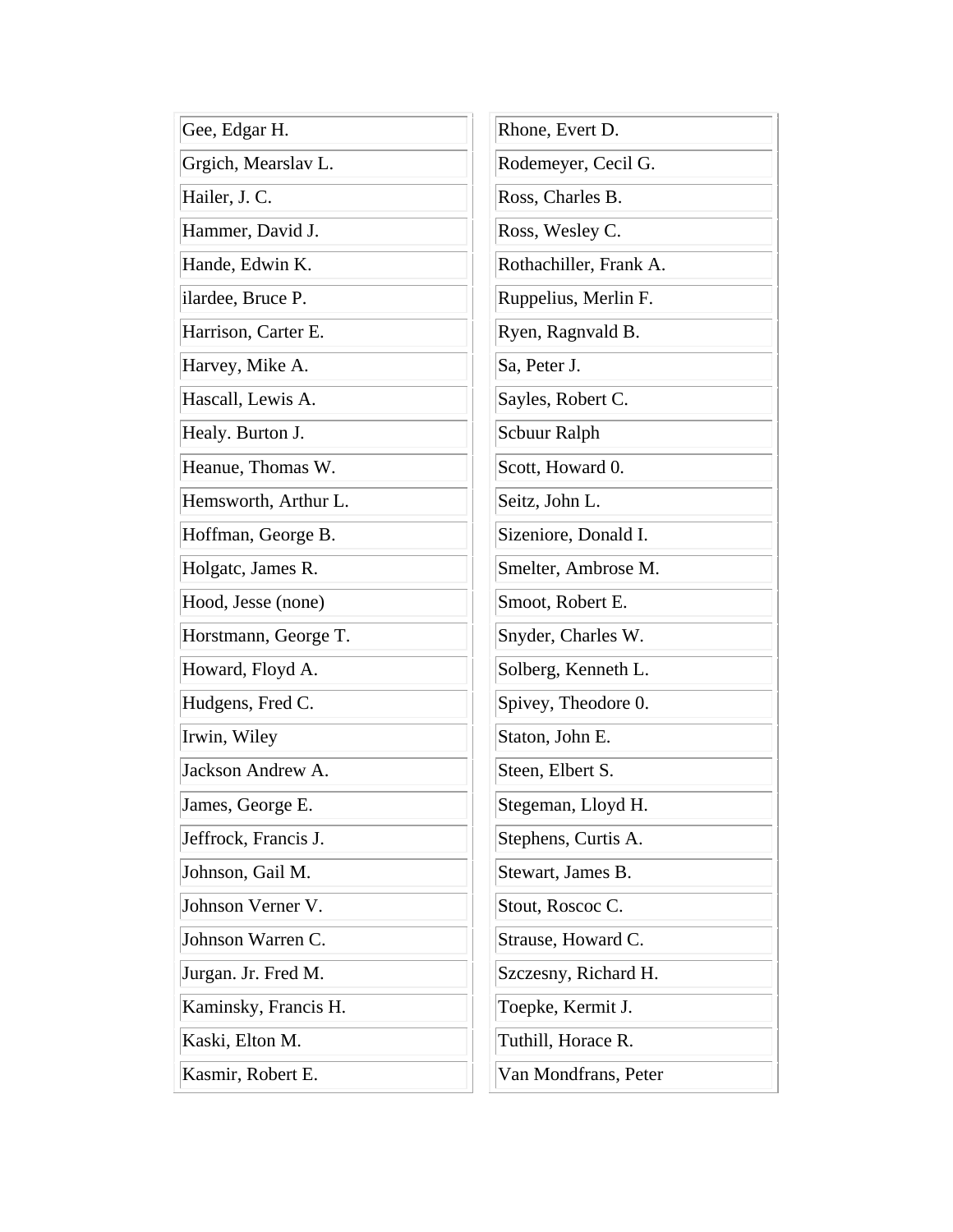| Kaul, Christ (NMI)    | Vedaa, Ansgar E.    |
|-----------------------|---------------------|
| Kegyes, Jr. George A. | Vukovich, Al        |
| Kemble, Edward F.     | Waidron, George A.  |
| Kidwell, Joseph E.    | Wallen, Carl G.     |
| Kisselbach, Harry J.  | Weiss, Herman       |
| Knight, John P.       | Westfall, Alfred L. |
| Kurowski, Stephen     | Wheeler, Richard A. |
| Lajeunesse, Leo L.    | Williams, David H   |
| Lamb, Leonard H.      | Wilson, Thomas V.   |
| Lambert, Harry F.     | Worley, Harold H.   |
| Langkawel, Stewart J. | Zapata, Remigio     |
|                       | Wortham, H. 0.      |

| Gustafson, Harold R. | Lakes, Sidney          |
|----------------------|------------------------|
| Strang, Donald B.    | McNally, Donald D.     |
| Johnson, Dennis L.   | O'Neal, Leslie R.      |
| Main, Richard D.     | Platts, Harold R.      |
| Wren, Elton 0.       | Remele, Raymond S.     |
| Barnett. Carl E.     | Seinore, Kenneth C.    |
| Bergman, Paul L      | Stark, Ollic V.        |
| Butcher, Ralph H.    | Starner, Louis A.      |
| Herderhorst, Paul E. | Varmington, Kenneth R. |
| Laird, Frederick L.  | Whelton, Kenneth E.    |
| Leonard, Thomas 0.   | Wojtowicz, GeorgeCarl  |
| Markos, Joseph E.    | Throntveit, Carl P.    |
| Marks, George C.     | Buescher, Delmer W.    |
| Massey, Barna L.     | Derbin, Edward R.      |
| Meiss, Harold B.     | Douglass, James C.     |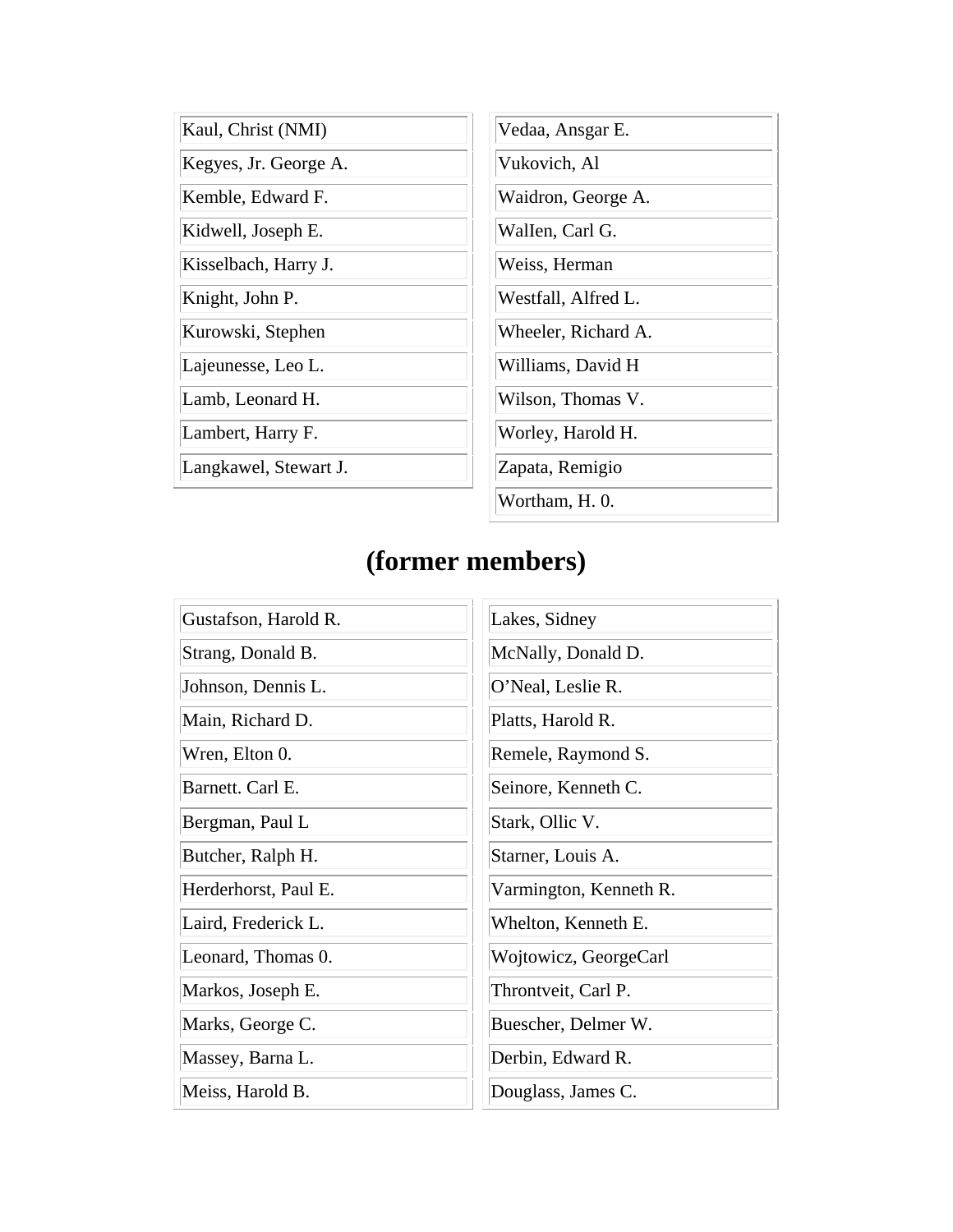| Moler, Loyal B.          | Dwyier, Johnny L.       |
|--------------------------|-------------------------|
| Mouton, Leon M.          | Fidura, Stanley P.      |
| Evans, Alfred P.         | Fischer, Moe M.         |
| Olsen, Clarence A.       | Fritzky, Joseph         |
| Strauman, Daniel C.      | Galloway, Warren M.     |
| Swenson, Carl A.         | Gerken, Joseph L        |
| Aho, Carlo               | Groholski, S.           |
| Bielawski, Herbert M.    | Haugh, William E.       |
| Colombo, Paul J.         | Hearing, Purn E.        |
| Elliott, Ray K.          | Hiigen, Edward C.       |
| Fotopoulos, Constantinos | Houck, William C.       |
| Funke, Norreil R.        | Jacobson, Melvin        |
| Herren, John A.          | Kayden, Leonard M.      |
| Kendall, Dc Wayne        | Kirschenman, Emil       |
| Kohhneyer, Jr., Fred W.  | Manchin, Walter A.      |
| Nissen, Clifford A.      | Thompson, Gerald D.     |
| Overland, Arnold C.      | Tiliman, Richard        |
| Quinn, William F.        | Vincent, Nova!          |
| Stanley, Bennie R.       | Wolman, Francis H.      |
| Hazel, Harold E.         | Araujo, James J.        |
| Hicks, Lloyd J.          | Brunner, Leslie W.      |
| Krusell, Edward F.       | Casella, Patrick        |
| Lautenberger, William H. | Curlee, Claude A.       |
| Lindsey, Herman L.       | Fettig, Henry J.        |
| Martin, Ray D.           | Gaffney, Eugene L.      |
| Michael, William H.      | Gillispie, Willie B.    |
| Monroe, George M.        | Hatt, Louis G.          |
| Phillips, Robert A.      | Hoffman, Jr., Harvey E. |
| Phillips, Robert D.      | Jansen, Jr., Elmer      |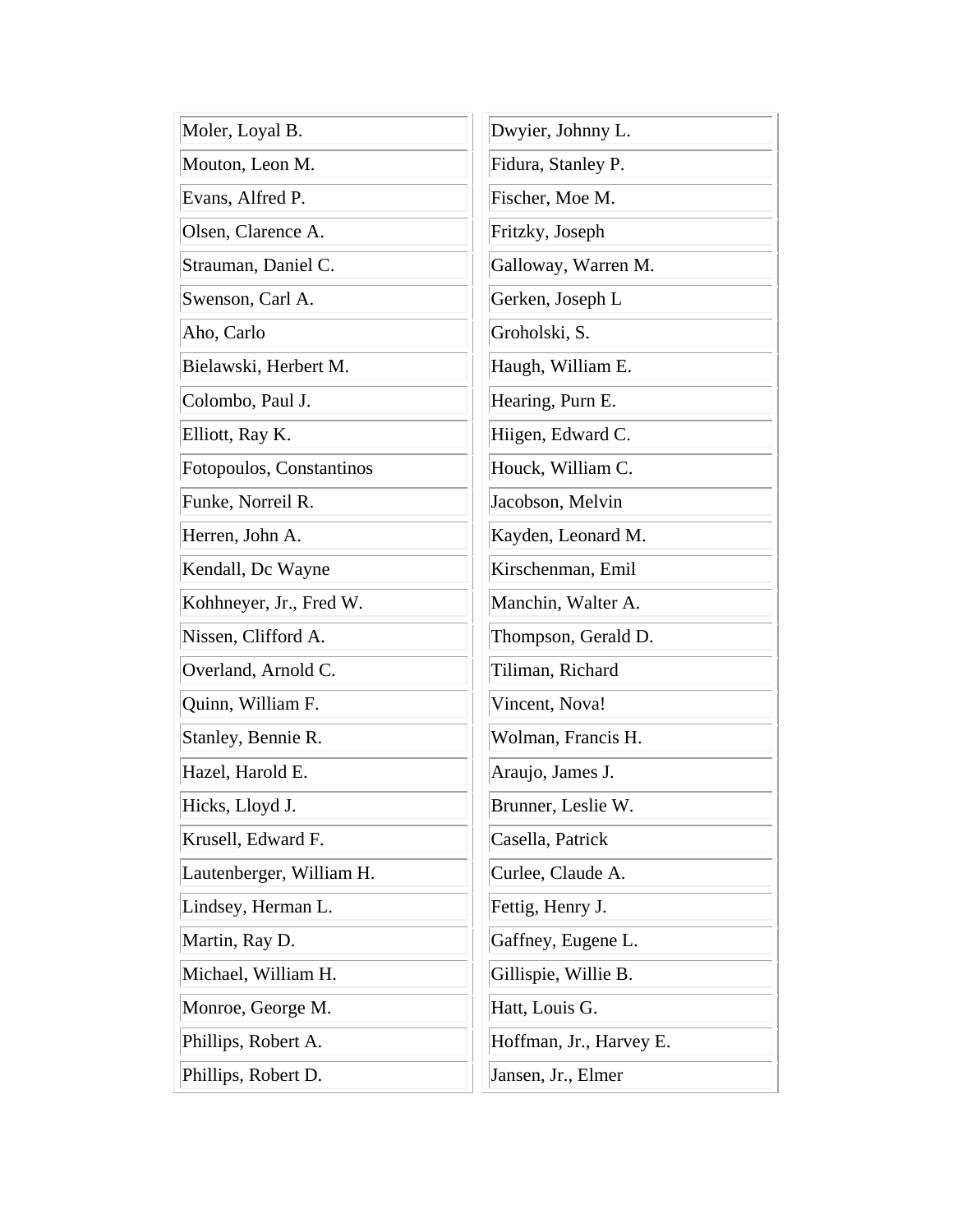| Ross, Carl R.        | Mazza, Same! A.      |
|----------------------|----------------------|
| Thompson, Wayne      | McLain, Artis C.     |
| Veeneman, Harry F.   | Monahan, John        |
| Wilson,              | Peiper, Albert L.    |
| Wright. Robert R     | Wascher, LaVerne A.  |
| Zecher, Carl E.      | Bentley, James S.    |
| Bonner, HaroLd F.    | French, John W.      |
| Bradshaw, William H. | Ippolito, Anthony A. |
| Brant, Keith H.      | Paulina, Walter      |
| Christiansen, Hal 0. | Sears, Richard H.    |
| Glover, John N. B.   | Ward, James E.       |
| Hamby, Harold H.     | Weitzel, Robert M.   |
| Johnson, Kelly F.    |                      |

### **Reconnaissance Company (present members)**

Abrahamson, Elwood H. Adaniy, Leonard R. Allred, Lyman G. Aired, Gordon L. Awers, Anthony F. Baickene, Johnnie Banttari, Oscar R. Barraciough, Fred C. Bauman, Severin J. Beckstrom, Verne A. Beighley, Thomas E. Boelens, Edward A. Bradley, Albert D.

| Kessler, Merton L.   |
|----------------------|
| Kjelland, Olaf B.    |
| Knutson, Henry       |
| Komazec, Bronko S.   |
| Kroll, Edward G.     |
| Proll Elmore R.      |
| Lange, Walter R.     |
| Larson, Lester S.    |
| LaSota, George E.    |
| Lathes, Angelo       |
| Leppanen, Eugene F.  |
| Letts, Ervin G.      |
| Lilienthal, Elmer L. |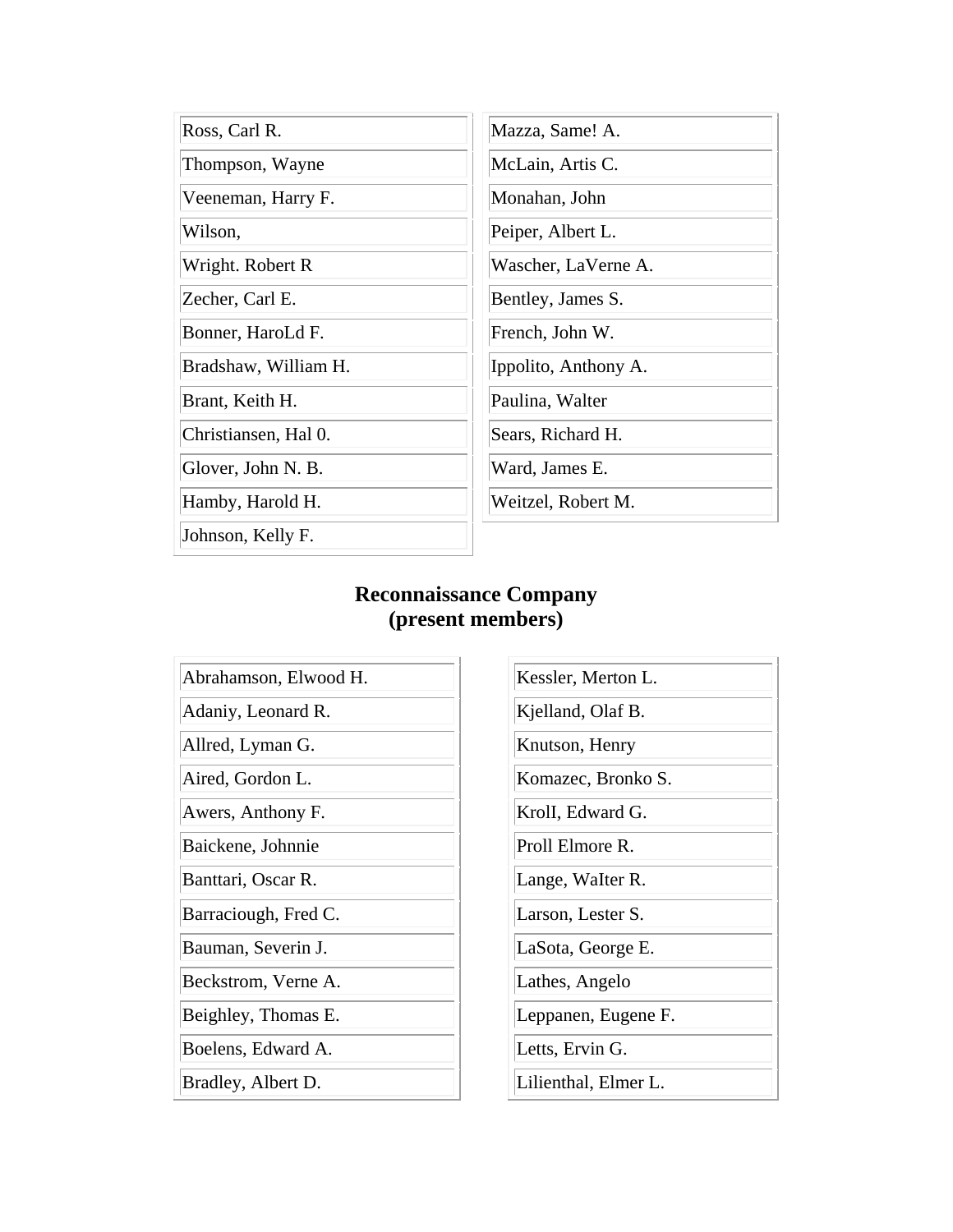| Brellenthin, Harlan W. | Markonas, Frank E.     |
|------------------------|------------------------|
| Broten, Ivan A.        | Martinez, Alexander V. |
| Bugaj, Frank S.        | Maths, Anthony H.      |
| Buliard, Daniei W. Jr. | McLain, Albert L.      |
| Castan, Carl R.        | Melander, John A.      |
| Covert, Raymond E.     | Mendoza, Frank C.      |
| Daily, Ellis W.        | Migliaccio, John A.    |
| Dean, John F.          | Moe, Gordon C.         |
| Doane, Lyle N.         | Narducci, Anthony J.   |
| Dorr, Leslie B.        | Nelson, Victor E.      |
| Drozdz, Joseph A.      | Nyflot, Boyd G.        |
| Duty, George E.        | O'Connor, Frank W. Jr. |
| Eisler, Richard J.     | Palm, Carl L.          |
| Forsberg, Nels I.      | Pawelak, Casimer J.    |
| Gallagher, Patrick N.  | Owens, Ira A.          |
| Goes, Ernest J.        | Pearman, Howard L.     |
| Gosleau, Laurance E.   | Pierce, Western A.     |
| Gourley, Alvin E.      | Pike, John L.          |
| Graham, George W.      | Ribary, Eddie          |
| Grohnke, Harold H.     | Rothschild, Max        |
| Guiney, George W.      | Saratore, Joseph       |
| Harrison, Bill         | Sauro, Ernest          |
| Hensley, Madison M.    | Savage, William A.     |
| Henson, Floyd          | Schneck, Philipp W.    |
| Hermann, La Verne H.   | Schultz, Edward V.     |
| Holdren, Dennis E.     | Sheehan, Patrick       |
| Holmes, Alfred D.      | Skinner, Eugene R.     |
| Hooey, Edward          | Steele, John J.        |
| Hoskins, Raymond L.    | Stockwell, Frederick   |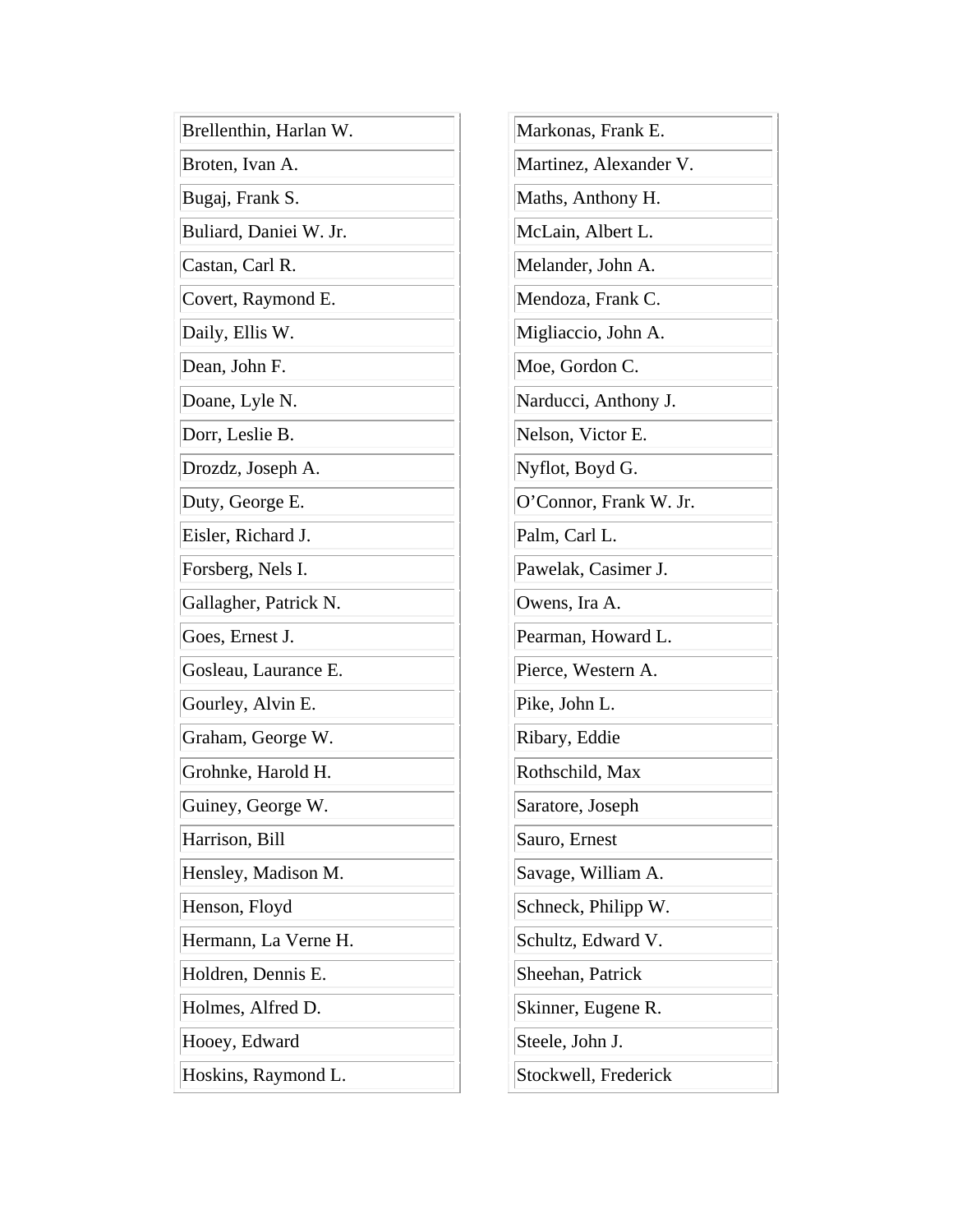| Houston, Edward F. | Tufts, Edward C.      |
|--------------------|-----------------------|
| Hoy, James M.      | Urwin, Johnnie M.     |
| Huber, Edwin       | Van Wie, Stewart R.   |
| Huggins, Wayne D.  | Wendler, Allen G.     |
| Huling, Thomas J.  | Wesku!onis, Robert A. |
| Janos, George W.   | Winkler, Arthur M.    |
| Johnson, August A. | Young, Kenneth S.     |
| Johnson, Walter E. | Zenzen, Andrew A.     |
| Karpen, Elmore V.  | Zimmerman, Donald R.  |
| Kastelic, Frank J. | Kitzman, James        |
|                    |                       |

| Ambler, Robert T.   |
|---------------------|
| Bakke, Otto 0.      |
| Bakker. Cornelius   |
| Beyer, Joseph 0.    |
| Biot, Ferdinand     |
| Bitting, Donald L.  |
| Boistad, Irvin C.   |
| Bossuk, Raymond     |
| Bozicevich, Emil J. |
| Bucy, William W.    |
| Call, Arthur C.     |
| Canton, Alfred Je.  |
| Carrier, Chester E. |
| Chapman, Woodrow    |

| Leach, William F. Jr.  |
|------------------------|
| Lee, Martin T.         |
| Leiser, LaViere C.     |
| Krause James L.        |
| Lestor, Ivan W.        |
| Lybarger, Edmond J.    |
| Makay, Jacob B.        |
| Marx, ivan M.          |
| Mathisen, Christian H. |
| Moeller, Richard P.    |
| Nagele, George J.      |
| Narcinni, Patsy J.     |
| Nesseth, Herman J.     |
| Norman, Seymour J.     |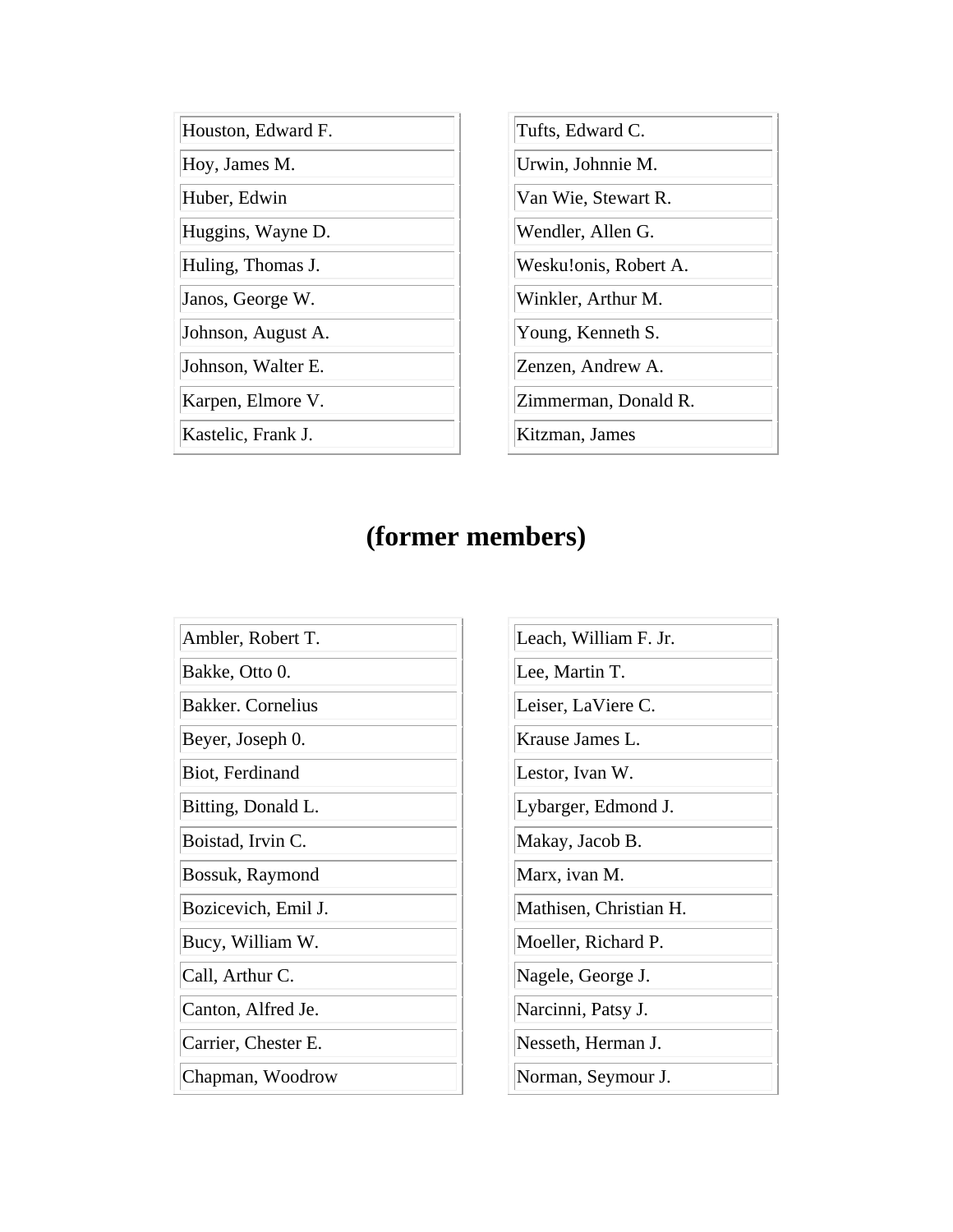| Cochran, Leonard S.     | Paske, Robert W.       |
|-------------------------|------------------------|
| Cooper, Sidwell E.      | Pepin, Gerald M.       |
| Corson, Manforci G.     | Perrigo, Canton W.     |
| Cresta, Daniel          | Petrie, Roy B.         |
| Daggett, Norman E.      | Quimby, John W.        |
| Daniel, Ernest          | Rasset, Howard F.      |
| Daniels, Lyle W.        | Riegel, Charles H.     |
| Dellibac, Delmar L.     | Rochford, Oliver J.    |
| Denny, Orval W.         | Santanen, Arnold E.    |
| Dyson, Russell B.       | Scbatz, Lester D.      |
| Egan, Frederick W.      | Schumacher, William R. |
| Erickson, Edwin B.      | Schumacher, Donald R.  |
| Farris, William V.      | Shedd, Jamie P.        |
| Fearing, Donald A.      | Dyer, Raymond N.       |
| Fischer, George T.      | Phenow, Leroy H.       |
| Free, Maynard           | Shah, Mitchell L.      |
| Gajewski, Stanley J.    | Skinner, Roy E.        |
| Gansberg, Raymond H.    | Smith, Orval R.        |
| Gilbert, Bear           | Sodaro, Sam            |
| Gilbertson, Stanford J. | Soltis, John Jr.       |
| Graham, James E.        | Stephenson, Billy F.   |
| Griesman, George        | Stohlmann, Gerald H.   |
| Gustafson, Harold R.    | Swanson, Virgil A.     |
| Addison Robert J.       | Talmadge, Dale H.      |
| Echlund Loren M.        | Terwey, Leander E.     |
| Hambright, James A.     | Tucker, Carter W.      |
| Heart, Osborn M.        | Turner, Onis C.        |
| Husker, Branson K.      | Weinberg, Harold H.    |
| Jacobi, Charles R.      | Weiss, Christian D.    |